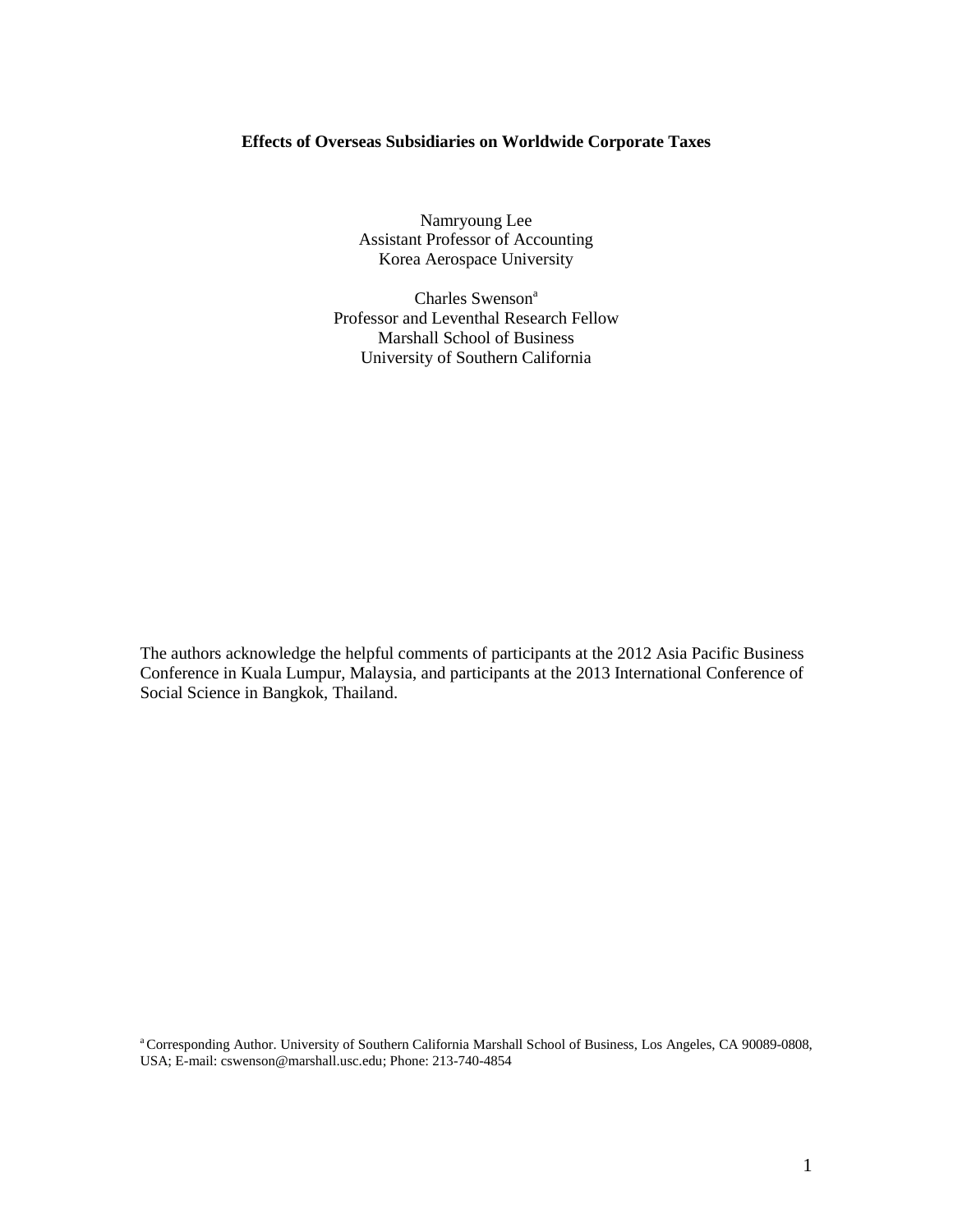### **Effects of Overseas Subsidiaries on Worldwide Corporate Taxes**

#### **Abstract**

We propose and test a simple model of international tax shifting, which shows that multinational firms' abilities to engage in tax arbitrage are functions of the benefits and costs of doing so. We use a large database of publicly traded firms of over 200 countries and hand-collect tax rates for all subsidiaries for such firms. We find that firms' effective tax rates are lower if the countries in which they operate vary significantly in their statutory rates and that firms' effective rates are higher the more countries they operate in and the more subsidiaries they have.

**JEL Classifications: F23, H25 Key Words: effective tax rates; international tax; tax policy; tax shifting**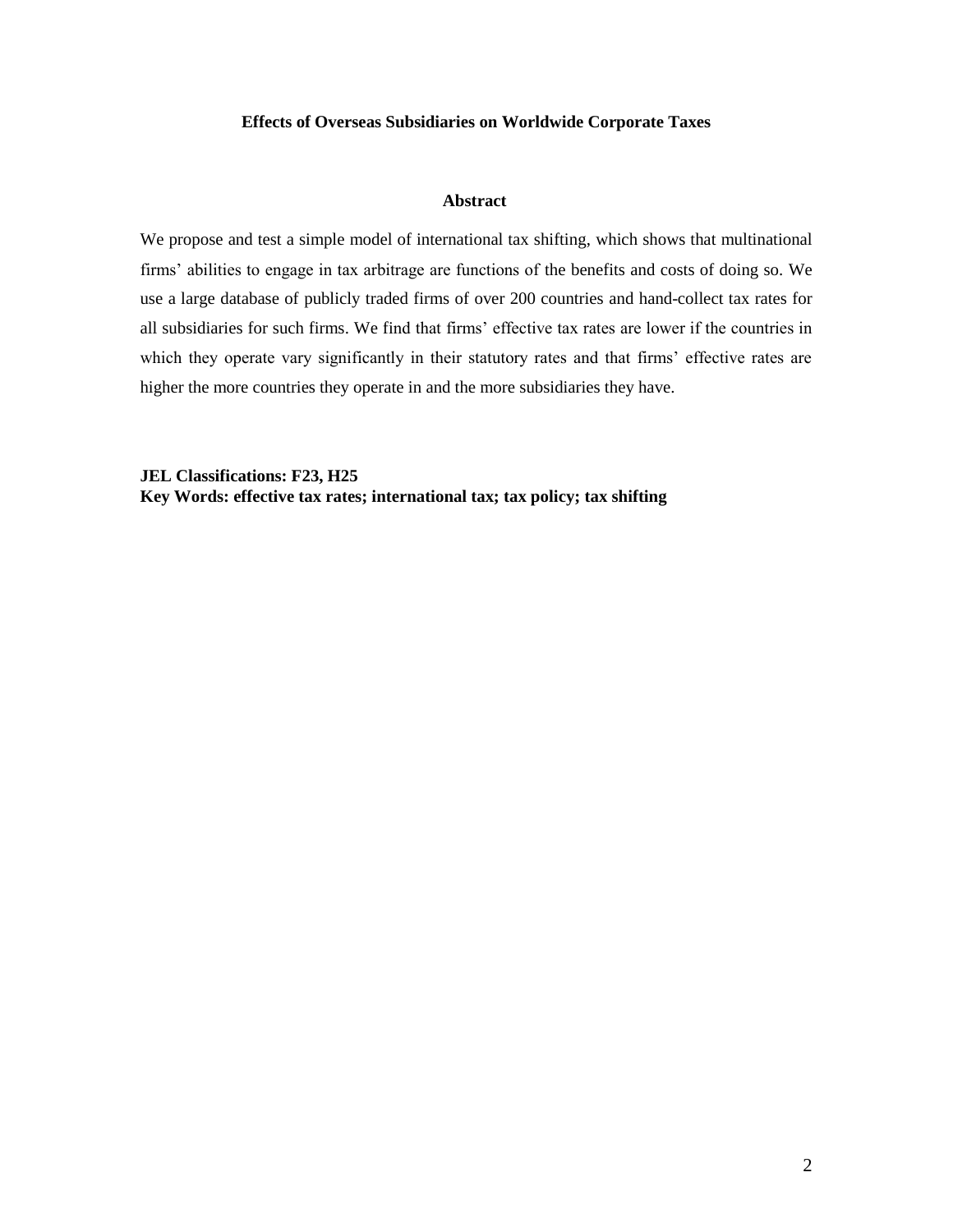#### **1. Introduction**

Recent empirical evidence<sup>1</sup> has documented that effective corporate income tax rates vary enormously by firm and country and that such rates are declining over time. This suggests that firms are managing their tax burdens, perhaps by exploiting within-country favorable tax rates and rules or by shifting income between countries. Income shifting is profitable when statutory rates differ between the countries in which firms operate. However, shifting is neither straightforward nor costless, since most firms have numerous subsidiaries operating in various combinations of countries, each with differing tax rates.

To illuminate the complexities of tax shifting, we propose a simple model, which predicts that firms' abilities to engage in international tax arbitrage are functions of the benefits and costs of doing so. We then test the model's predictions by examining effective tax rates (ETRs) for all publicly traded companies over a four-year period (2005–2008) reported in the Osiris electronic database produced by Bureau van Dyk. To develop ETRs, we hand-collect statutory tax rates for the 200 countries in which these 552,000 firms and their over one million subsidiaries operated. Consistent with our model, we find that firms' effective tax rates are lower if the countries they operate in have high variability in statutory rates. We also find that tax shifting is lower (ceteris paribus) for firms with larger global spans, that is, those operating in more countries with more subsidiaries. This paper contributes to the literature by being the first to examine the impact of tax rates for all jurisdictions in which any particular firm operates and to then model and test the impacts of such rates on effective tax rates. Our conclusion is that tax shifting happens worldwide and is not restricted to firms based in developed countries.

#### **2. Prior Research**

 $\overline{a}$ 

Some research has examined ETRs, but none has decomposed them to the level done here, nor examined shifting across a worldwide sample of firms. What's more, few studies have attempted to measure the impact of tax arbitrage (tax shifting). The growing body of evidence on tax shifting, comprehensively analyzed by Heckemeyer and Overesch (2012), indicates that multinationals do minimize their tax obligations by shifting profits from high to low tax jurisdictions. Prior studies typically show that pre-tax profitability of affiliates is decreasing in a jurisdiction's tax rate or tax differential with economies hosting other firms in the same

<sup>1</sup> See for example Lee and Swenson (2008) and Loretz and Moore (2012)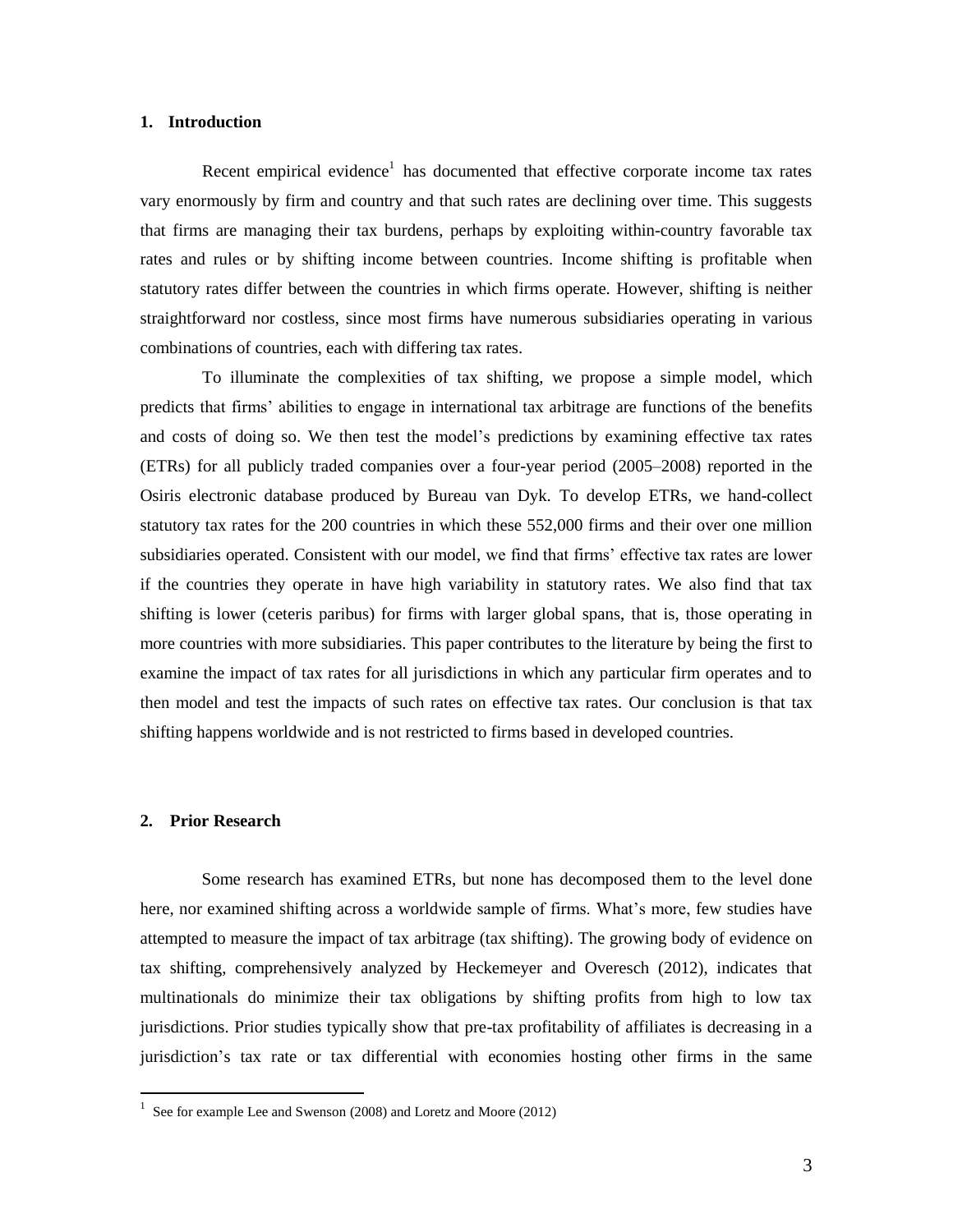multinational group. These studies focus on the profit shifting by R&D-based intangibles (Grubert, 2003), the ease of locating intangibles in low-tax subsidiary jurisdictions (Dischinger and Riedel, 2011), the ownership structure of subsidiaries (Weichenrieder, 2009), and the location of parent companies (Dischinger and Riedel, 2010). Other studies examine whether the absence of transfer pricing regulations<sup>2</sup> or lax enforcement of the arms' length principle for related-party transactions is likely to be associated with aggressive profit shifting (Bartelsman and Beetsma, 2003; Beuselinck et al., 2009; Lohse and Riedel, 2012). Dyreng and Lindsey (2009) focus on the effect of tax havens on the worldwide tax charges of US multinationals and find that it is small.<sup>3</sup> Huizinga and Laeven (2008) use subsidiary data for European Union-firms to examine the amount of taxable income shifted between countries to lower firms' tax burdens. However, as their analysis was restricted to EU companies, their primary finding was that sample companies shifted tax burdens away from Germany.

Most recently, Loretz and Moore (2012) examine international tax competition between firms. They first model the incentives for firms in the same industry and similar geographic markets to avoid reputation loss by benchmarking their ETRs to those of competitors. Empirically, they find that the positive spatial interdependence between the ETRs of firms is significant between firms in the same country. Their evidence holds for companies in the OECD, the European Union, and certain other countries.

In one of the few studies to examine subsidiary effects, Markle and Shakelford (2012) examine average effective tax rates for firms from 86 countries from 1988 through 2007. They find that such rates were lowest for firms headquartered in the Middle East and tax haven countries and highest in Japan. They also find that effective rates were much lower than statutory rates and that effective rates declined steadily over time. They restricted their examination of subsidiary effects to regressing ETRs on dummy variables for each country in which a firm had a subsidiary. They found ETRs were affected differently depending on countries in which a firm had such subs.

 $\overline{a}$ 

<sup>&</sup>lt;sup>2</sup> Several studies using U.S. data (see survey reported in Newlon, 2000) generally find evidence of profit shifting consistent with transfer pricing for U.S-based firms.

<sup>&</sup>lt;sup>3</sup> Earlier multinational ETR studies include those of Nicodeme (2001), who uses firm-level data to estimate ETRs for EU, Japanese, and U.S. companies from 1990–1999. Altshuler, Grubert, and Newlon (2001) use IRS tax return data to estimate effective rates which U.S. multinationals faced while operating abroad from 1984 through 1992. Bretschger and Hettich (2001) examine data from 1967–1996 for 14 OECD countries and find that globalization reduced taxes as opportunities for multinational tax planning (e.g., transfer pricing) increased. Slemrod (2004) uses macro data and finds there is a declining dispersion of average effective rates across countries over time. Rego (2003) finds that U.S. multinationals with more extensive foreign operations have lower worldwide ETRs than do other firms.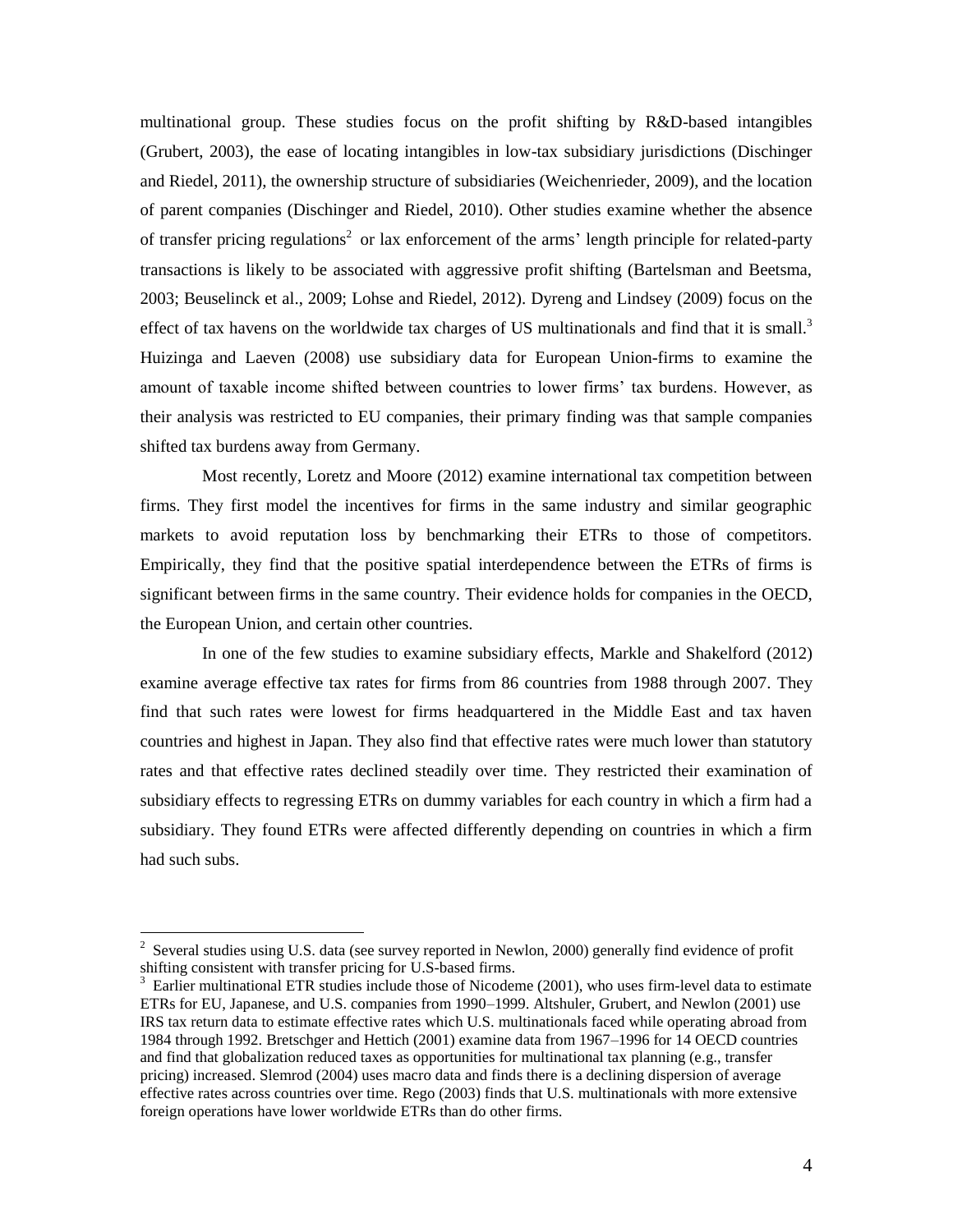Our study reaches beyond the work of Markle and Shackelford (2012) by explicitly considering statutory rates of all countries in which firms operate and by providing a model of how such rates (as well as the span of subsidiary operations) affect ETRs. It likewise goes beyond research by Huizinga and Laeven (2008) and Bartlesman and Beetsma (2003) by examining firms from a worldwide database.

#### **3. Model and predictions**

To more clearly examine the potential effects of tax shifting, we propose a simple model of a multinational firm where there is a difference in statutory rates between the firm's home country and those of the other countries in which it operates. Consider a multinational that operates in home country *i* and foreign country *j*. It can avail itself of a vector of international tax management techniques to maximize after-tax income. Its total tax bill (and therefore effective tax rate) is reduced by relatively lower statutory tax rates in either or both countries, whether or not shifting occurs. While this prediction that statutory rates matters seems obvious, note that prior research has examined the effects of multinationals' tax rates using only the tax rate of firms' *home countries of the parent company*; no scholars have explicitly considered the effects of statutory rates in *all of the countries in which firms operate.* Our model suggests the rates in countries subsidiaries operate in turn out to be almost as important as parent country rates.

Next, consider tax management through shifting. Assume that pretax income is measured by the same rules in both countries. The firm then decides to allocate pretax income across the two countries based on tax rates, to maximize after-tax profits. Assume that the marginal cost of shifting income increases as the amount of income shifted increases.<sup>4</sup> We have the following simple model:

$$
Max \Pi = \lambda (1 - \tau_i) \pi_i + (1 - \lambda)(1 - \tau_j) \pi_j - c_i \lambda^k \pi_i - c_i (1 - \lambda^k) \pi_j
$$
\n<sup>(1)</sup>

subject to:

$$
0 \le \lambda \le 1
$$
, and  
 $k > 1$ ,

where:

 $\overline{a}$ 

 $\Pi$  = after tax income,

<sup>&</sup>lt;sup>4</sup> This can occur if increasing shifting results in the likelihood of audit increasing, increasing planning costs, and potential nontax structuring (i.e., setting of pre-tax transfer prices), etc.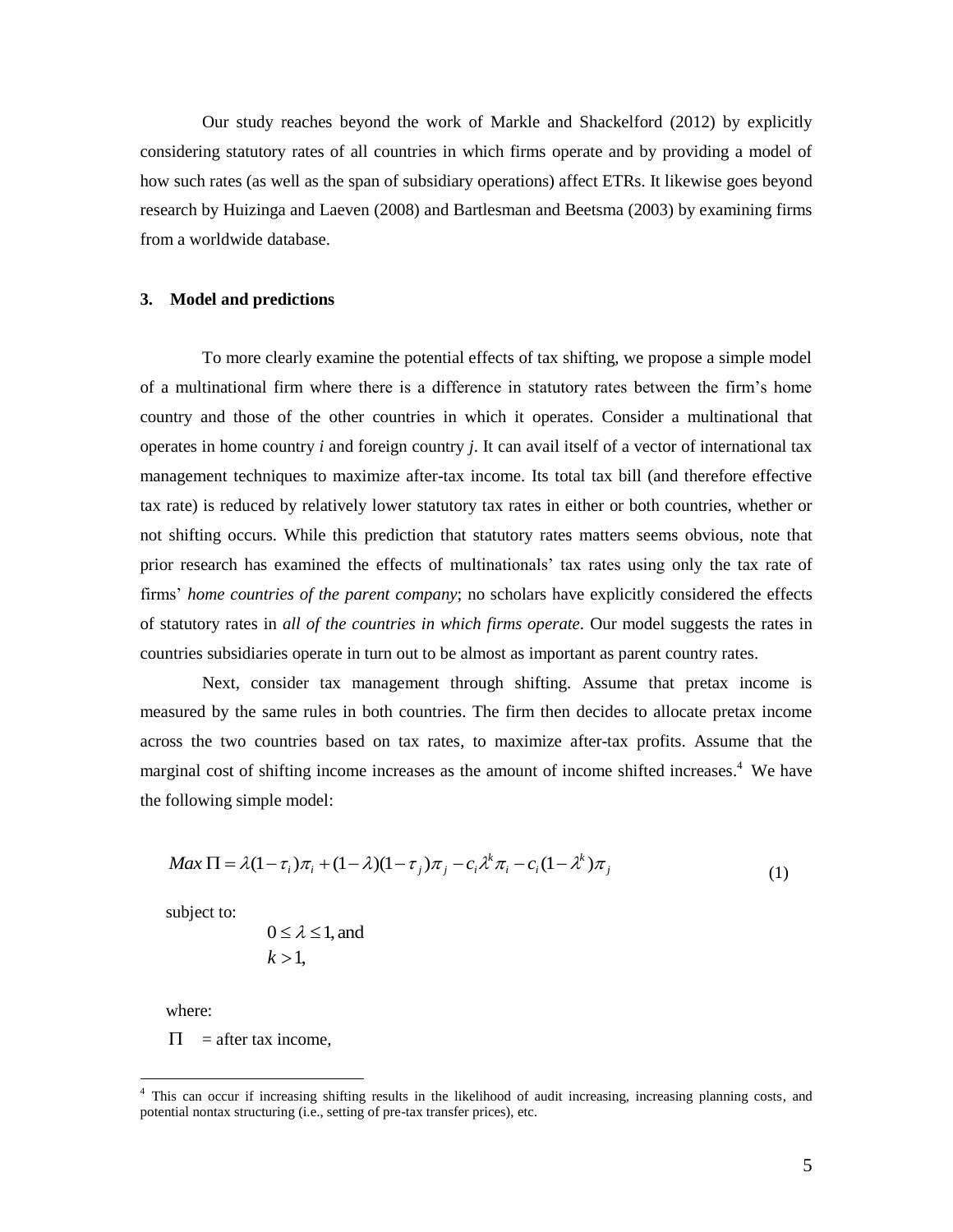- $\lambda$  = proportion of pretax income allocated to country *i*,
- $\pi$ <sup>*i*</sup> = pretax income in country *i*,
- $c_i$  $=$  transactions cost of moving income to country *i*, and
- $\tau_i$ = Statutory tax rate of country *i*.

For simplicity, set  $k = 2$  (which should not affect the generalizability of the results). Taking the partial derivative of total profits with respect to a change in between-country income allocation gives the following:

$$
\partial \Pi_{\partial \lambda} : \lambda = \frac{[(t_j - t_i)/2] - c_i}{c_i + c_i}.
$$
 (2)

In general, this model will result in an interior solution (i.e., some shifting but not all pre-tax income going to one or the other country). Holding constant transaction costs, an increase in the difference in statutory tax rates results in an increase in shifting. That is, even if country *i* has a low tax rate but country *j*' s rate is even lower, the firm will minimize and allocate more tax savings methods to country *i* (subject to limitations such as the ability shift operations and related transactions costs, etc.). What is also clear from (2) is that transaction costs limit this; increasing the costs of shifting means that a corner solution does not exist (i.e., all income is not allocated to the lower tax rate country) and that there is some interior solution. The total amount of tax shifting a firm can use can be thought of as follows: the greater the variation in statutory rates for countries the firm operates in, the greater the likelihood the firm can arbitrage taxes between any pair of countries. Accordingly:

*Prediction 1: The higher the variability in statutory tax rates that the firm faces, the lower is its effective tax rate.*

As shown in (2), *relative transaction costs* matter when the firm uses tax arbitrage-based tax management between countries. While we can observe statutory tax rates across countries, we cannot directly measure transaction costs. As discussed below, we can *assume* such costs are will rise to the extent the firm has operations involving more than a single pair of firms/subsidiaries and countries.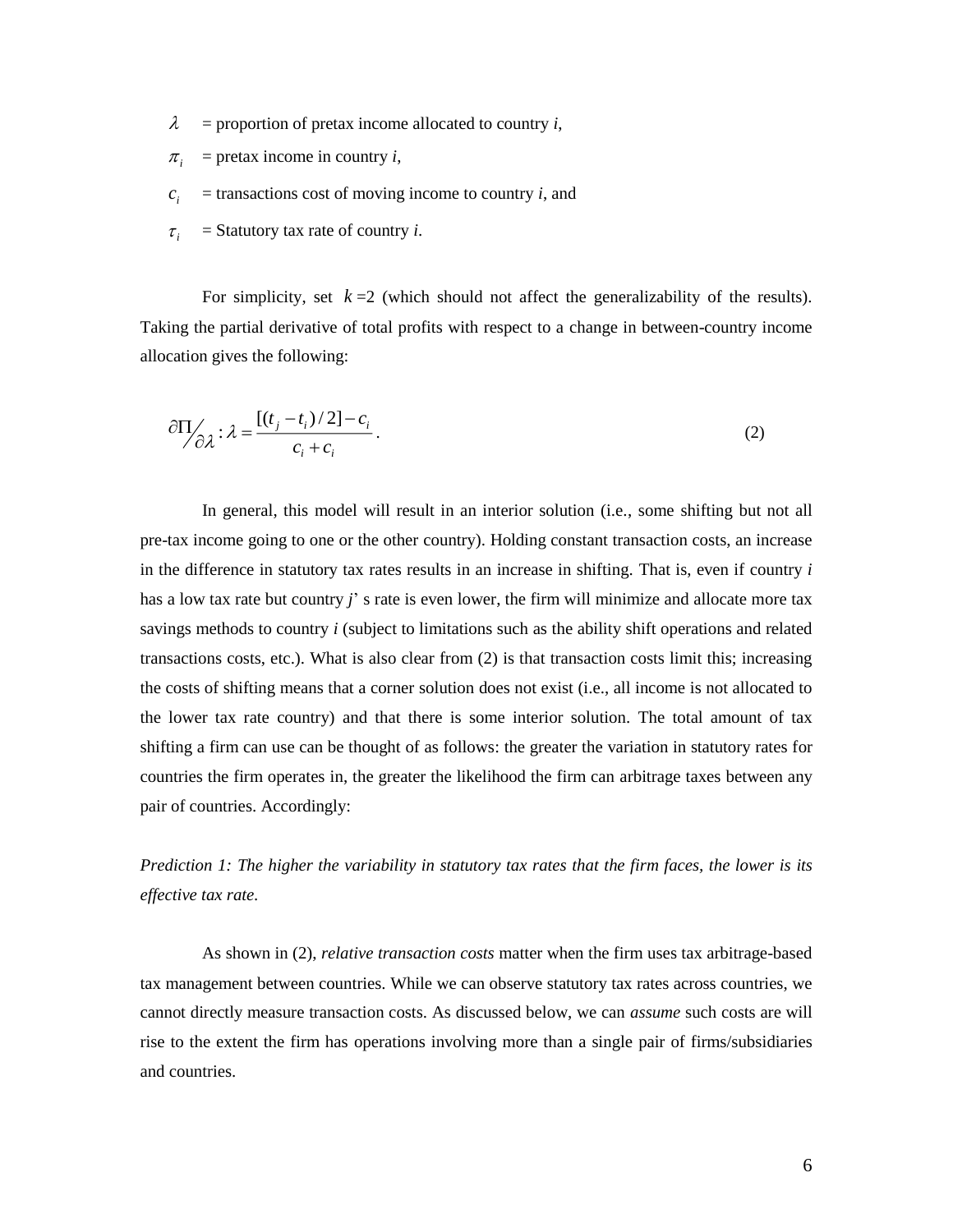Consider a manufacturer that has multiple stages of production in various countries, in which production is sequential between the parent and various subsidiaries. Assume each subsidiary operates in a country with a different statutory tax rate. So long as there is a tax rate differential between any two subsidiaries, transfer prices can be adjusted to enable tax arbitrage. However, setting a transfer price between two subsidiaries then affects the transfer price to any succeeding subsidiaries in the value chain, since the input prices set by earlier transactions result in fewer "degrees of freedom" in the next entity's pricing, which may then require more complex and costly planning. Similarly, if the other subsidiaries in the value chain are in different countries, costs also increase ; each country's tax laws will differ (and the degree to which tax authorities aggressively audit transfer pricing will vary), requiring more planning and transaction costs.

Alternatively, consider the tax arbitrage situation where a parent firm (or a special purpose entity in a low tax rate jurisdiction) charges any variety of costs to its subsidiaries. The tax advantage here is that fees paid by subsidiaries are deductible at the rates these operations face, while the related fee income received by the tax haven-based operation is taxed at a zero or very low rate. Common situations are royalties for intangibles such as technology or trademarks, management fees, captive insurance company costs, etc. Here, there is a fixed amount of tax arbitrage possible—the fee charged—which is to be allocated to affiliates. Assuming the firm cannot simply allocate all such fees to the affiliate with the highest tax rate (a corner solution) to reflect some economic reality, costs of tax arbitrage are also increasing in the number of subsidiaries. Similarly, because of differing rules and tax aggressiveness across countries, tax arbitrage also increases with number of countries. <sup>5</sup> Another common scenario is where the firm sets up a holding company in country that imposes no tax or favorably taxes dividends. An example is the Cayman Islands. Again, the more subsidiaries and the more countries the firm operates in, the higher the total transaction costs for any arbitrage technique.<sup>6</sup>

The above scenarios, while not comprehensive, illustrate that more subsidiaries require larger transaction costs for each arbitrage setting. In some settings, these costs will exceed the potential benefits, and the firm will not use the technique. A corollary is that, the more countries in which the firm operates, the more different tax avoidance schemes it might use, since countries will have differing rules. Holding other factors constant we have:

<sup>&</sup>lt;sup>5</sup> If the firm has only one subsidiary in a country, the effects of the country and the number of subsidiaries is empirically indistinguishable. However, many of our sample firms have multiple subsidiaries in some countries. Since each subsidiary will have a different operation and potentially a different tax structure, arbitrage (tax planning) must in principle differ across the subsidiaries, implying that transaction costs increase with the number of subsidiaries, independent of number of countries.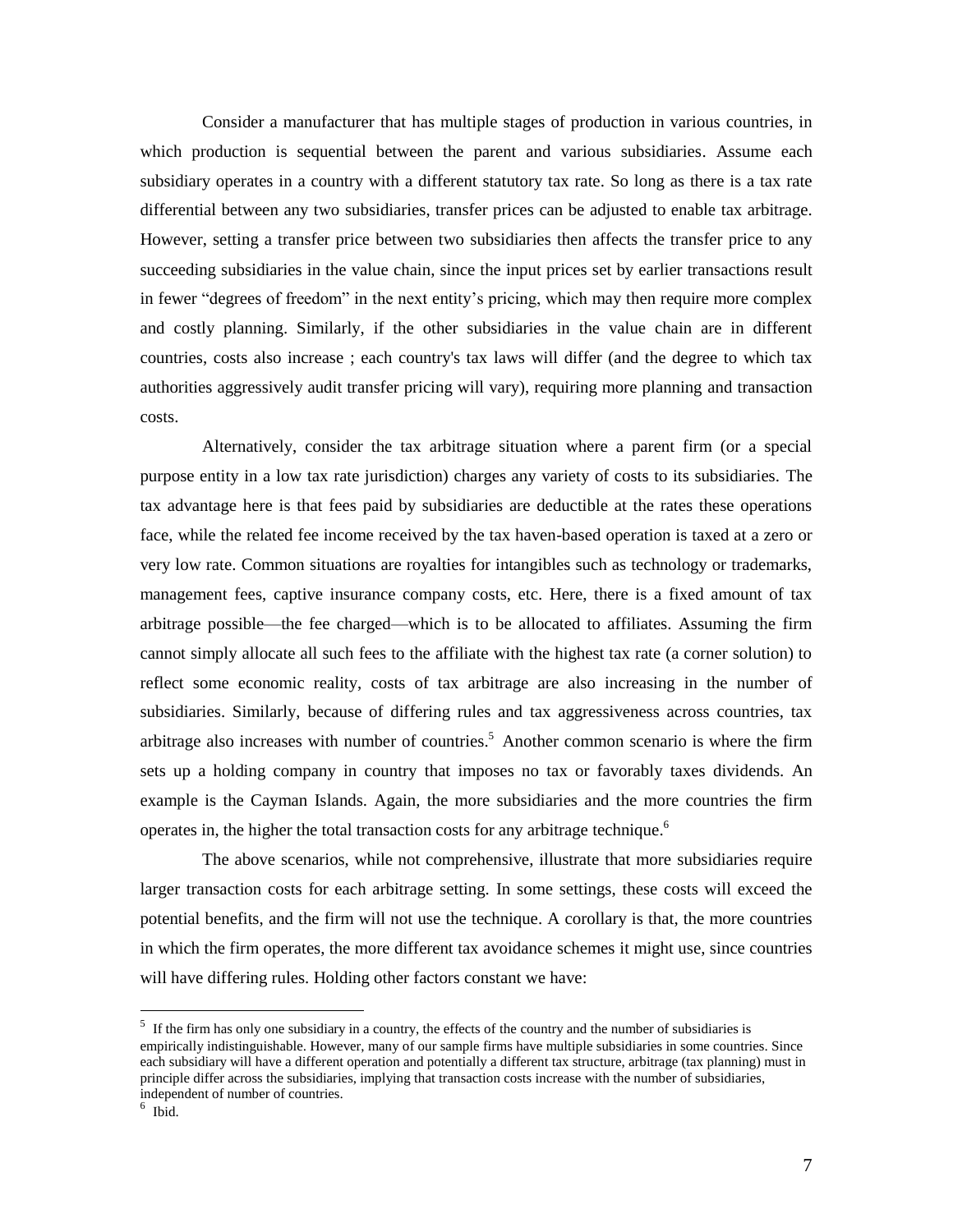*Prediction 2: Ceteris paribus, the more subsidiaries the firm has and the more countries in which the firm operates, the higher its effective tax rate will be.*

Of course, (1) shows, ceteris paribus, higher statutory rates in either or both home and subsidiary countries will decrease overall profitability, independent of this prediction.

#### **4. Data and empirical approach**

To test our predictions, we use firm-level financial statement data for all publicly traded companies representing 204 countries, over a four-year period  $(2005-2008)^7$ , reported in the Osiris electronic database produced by Bureau van Dyk. There are over 552,000 firms, with a total of over one million subsidiaries. This database<sup>8</sup> contains information on subsidiaries of each firm—size, place of incorporation, etc. The subsidiary data is critical to testing our tax shifting/arbitrage predictions. We match this firm data with statutory tax rates by country and year for each firm and also match statutory rates by country and year for each of firms' subsidiaries.

The regression model for firm *i's* effective tax rate in year *t* is:

$$
ETR_{i,t} = \alpha + \beta_1 \text{STRVAR}_{i,t} + \beta_2 \text{STR min} - \max_{i,t} + \beta_3 \text{ Countries}_{i,t} + \beta_4 \text{ Subs}_{i,t}
$$
  
+  $\beta_5 \text{ PSTR}_{i,t} + \beta_6 \text{ SSTR}_{i,t} + \beta_7 \text{SIZE}_{i,t} + \sum_{j=1}^{n} \alpha_j X_j + \sum_{k=1}^{3} \alpha_k YR_k + \varepsilon_{i,t}$  (3)

where:

 $\overline{a}$ 

| $ETR_{i,t}$       | = Effective tax rate for firm i in year t,                               |
|-------------------|--------------------------------------------------------------------------|
| STRVAR $_{i,t}$   | $=$ variance in statutory tax rates across all countries in which firm i |
|                   | operates in year $t$ ,                                                   |
| $STRmin-max_{it}$ | $=$ difference in minimum versus maximum statutory tax rates across      |
|                   | all countries in which firm $i$ operates in year $t$ ,                   |
| $PTR_{i,t}$       | $=$ Parent's home country statutory tax rate in year t,                  |

 $<sup>7</sup>$  Hand-collection of each subsidiary's statutory tax rates for all firms is very labor intensive. Accordingly, we focus on</sup> a four-year period.

<sup>&</sup>lt;sup>8</sup> The Compustat Global database does not have such subsidiary data.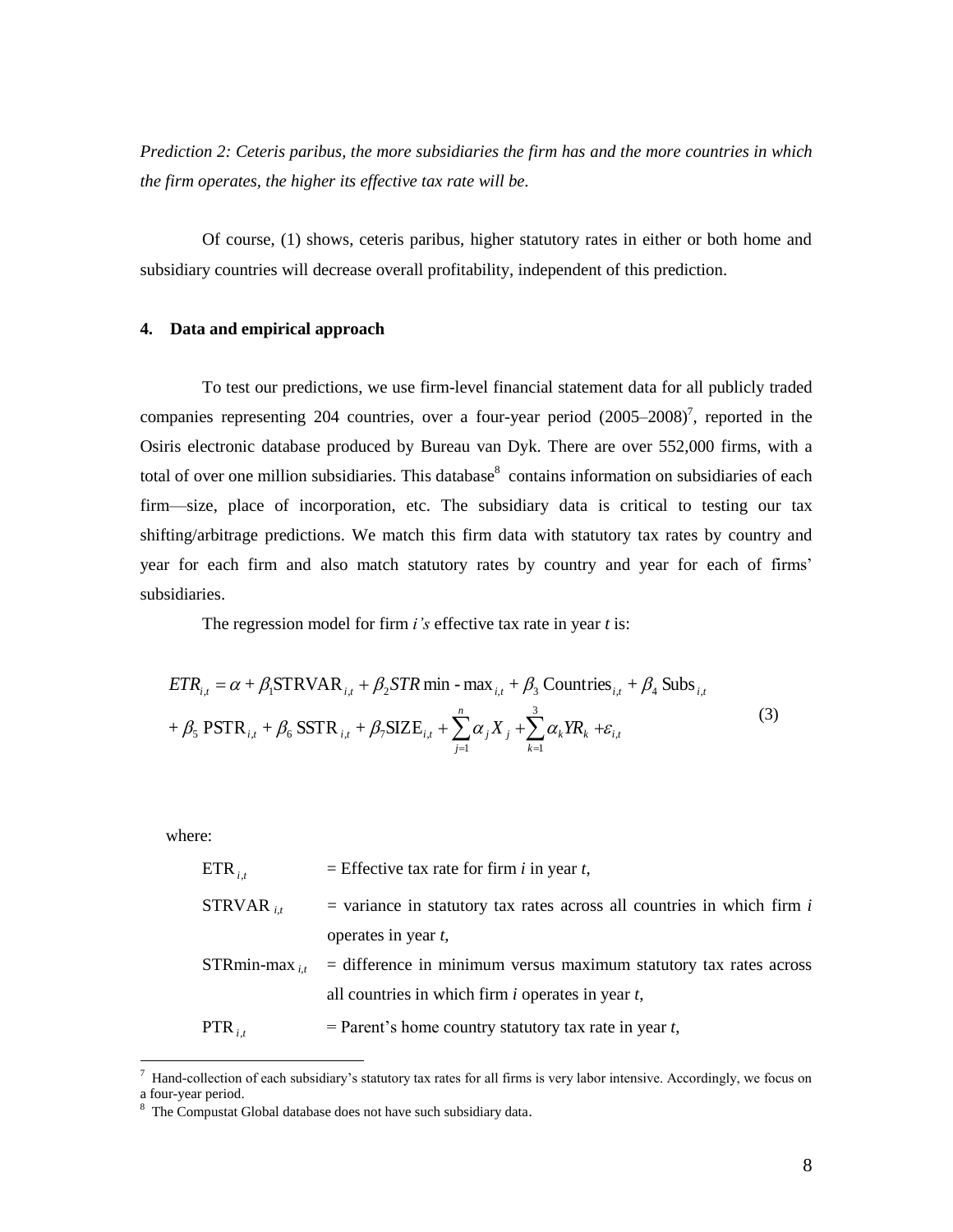| $SSTR_{i,t}$        | $=$ Average country statutory tax rate in year <i>t</i> for every country in   |
|---------------------|--------------------------------------------------------------------------------|
|                     | which parent $i$ has a subsidiary,                                             |
| Subs <sub>it</sub>  | $=$ Number of subsidiaries owned by parent company <i>i</i> in year <i>t</i> , |
| Countries $_{i,t}$  | $=$ Number of countries in which company <i>i</i> has subsidiaries,            |
| $\text{SIZE}_{i,t}$ | $=$ logarithm of total assets,                                                 |
| $X_{i,t}$           | $=$ Other factors affecting the ETR (explained below),                         |

and *YR* are year indicator variables. Consistent with Loretz and Moore (2012), *ETR* is measured in two ways: current tax expense divided by pretax income and total tax expense divided by pretax income. As noted below, we also use a measure of tax avoidance as an alternative dependent variable. *X* is a number of control variables found in prior studies (see Atwood et al., 2012) to affect effective tax rates: profitability is measured through the return on assets (*ROA*, defined as operating income divided by total assets); and interest deductibility is leverage (*LEV*), which we measure as total liabilities as a share of total assets. *X* also includes capital intensity (*CAPINT* or the share of tangible fixed assets in total assets) and intangibles assets (*INTANG*), which is the share of tangible fixed assets in total assets.

Equation (3) indicates that *ETR* will be a function of at least three effects. First, it will be a mechanical function of the tax rates for the jurisdictions in which the firm operates. Put simply, if the firm operates in high tax jurisdictions, it will have higher taxes (and therefore a higher *ETR*), independent of arbitrage. We control for this with two variables: statutory tax rates by year for the country of the parent company and average statutory tax rates for its subsidiaries for all countries in which the firm has subsidiaries. Statutory rates, by year and country, were obtained from PwC *Worldwide Tax Summaries* and, where necessary, from direct correspondence with country desk officers of Big Four accounting firms.

The second factor affecting ETR is tax-shifting opportunities. Recall that we predict that firms' abilities to use arbitrage are a positive function of the variance of statutory rates for countries in which the firm operates and a negative function of the potential costs of tax arbitrage. Variation in tax rates is measured two ways. The first is variance of statutory rates, calculated using the statutory rates for year *t* for each country in which the firm has a subsidiary or where the parent is located. The second is the difference between the minimum and maximum rates in countries in which the firm operates. Potential costs of tax arbitrage are proxied by both number of countries the firm operates in and its number of subsidiaries.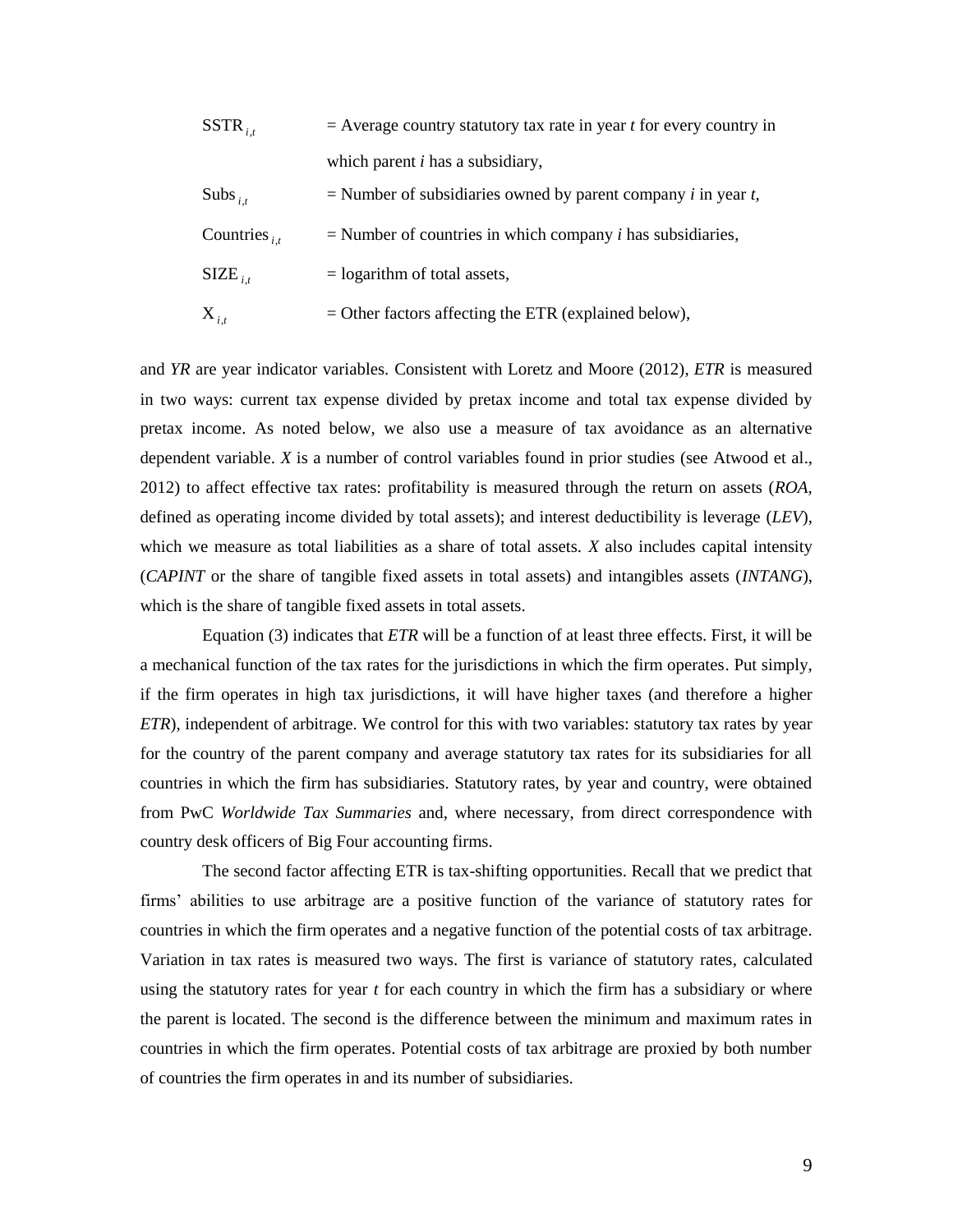The final effect relates to control variables used in prior studies. An implied importance of these variables is that, inasmuch as they represent tax base effects and matter more in explaining *ETR*s than are statutory rates, some important policy implications are indicated. A reading of PwC *International Tax Summaries* and other international tax publications indicates that trying to categorize each country's tax base rules (e.g., setting a variable to a specific value depending on the degree of accelerated depreciation allowed across multiple classes of assets) is infeasible. Instead, we examine the levels of investments in assets, debt, intangibles, etc., and let the regressions determine an average effect of these on effective tax rates.<sup>9</sup>

### **5. Results**

 $\overline{a}$ 

#### 5.1 Descriptive statistics

Table 1 shows average effective tax rates, average statutory tax rates (for each firm's home country), and number of firm-years, by country for our sample.<sup>10</sup> We see that effective current tax rates are, on average, well below statutory rates for the home country, but there is wide variation. For firms headquartered in tax havens, effective rates are generally *above* the statutory rates. For example, while the statutory rate in the Cayman Islands is 0, the average effective rate for firms headquartered there is 9.5%, indicating that their overseas subsidiaries cannot escape taxation abroad.

#### (Table 1 about here)

Table 2 reports means and standard deviations for data used in our subsequent regressions. Several things are noteworthy. The mean ETR of about 22% is considerably below the mean statutory rates (both parent and subsidiary) of approximately 31%, which points to tax management. The relatively large standard deviations of ETRs suggest a wide range of techniques and situations and suggest there has been no reversion toward some sort of mean value, across firms. Statutory rates range from 0% (tax havens) to 55%, for both parent and subsidiaries' countries of operations. The average company has about 15 subsidiaries, but the range is from one to 933. Firms operate on average in three countries, but the range is from one to 127

<sup>&</sup>lt;sup>9</sup> As noted in prior studies, debt proxies for the ability of a firm to use interest expense deductions to reduce taxes. Similarly, asset levels proxy for a firm's ability to use depreciation tax shield deductions. And intangibles proxy for the firm's ability to use royalty payments between affiliates to reduce taxes.

<sup>&</sup>lt;sup>10</sup> As observed in prior studies, statutory rates have been decreasing over time across countries. The model clearly predicts that this will affect effective tax rates and tax shifting. Importantly, note that we capture this reduction in rates by using statutory rates by year and by country in the period we examine.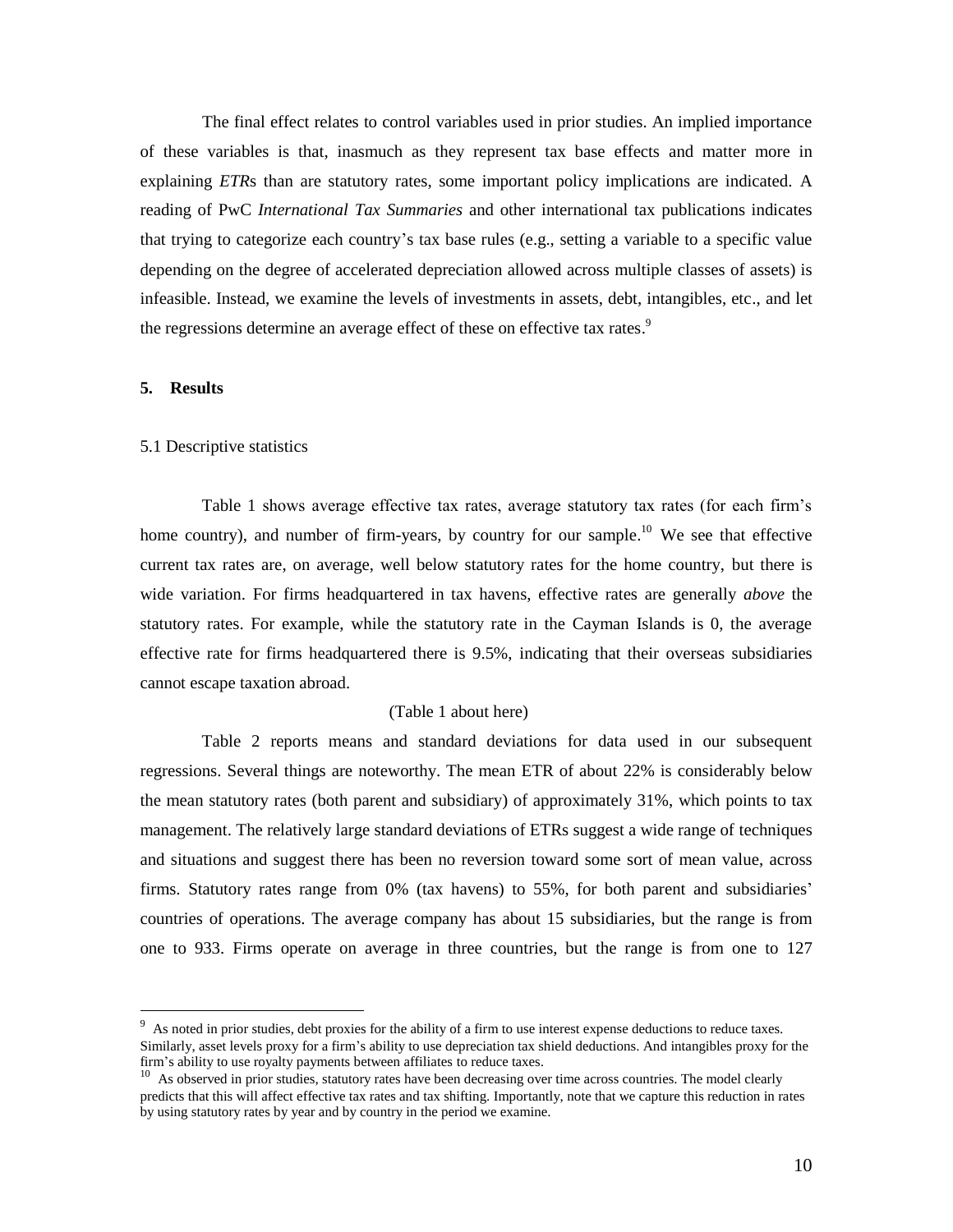countries. Finally, the variance in statutory rates of almost 20 percent shows there is a rich variation of rates that the average firm faces worldwide.

#### (Table 2 about here)

Table 3 shows the relationships between ETRs and the tax arbitrage variables. Panel A shows that, the more countries a firm has a subsidiary in, the higher its ETR, consistent with predictions. Panel B generally shows that ETRs increase with the number of subsidiaries, which supports the conjecture that tax management is more costly where there are more entities across which to manage taxes. Panel C shows that ETRs are declining in the variance in statutory rates which the firms' subsidiaries face. This result consistent with the prediction that tax arbitrage (or shifting) is more feasible where there is a larger "spread" in rates that the firm faces across jurisdictions.

(Table 3 about here)

#### 5.2 Regression results

Since this paper *proxies* for tax avoidance by examining effective tax rates, a natural question arises about whether we should examine total or current effective rates. The former includes deferred taxes in the numerator. As noted by Rego (2003), since firms defer payment of income taxes whenever possible, excluding deferred taxes from the numerator of ETRs better reflects the time value of money. On the other hand, current ETRs may include the effect of firms that manage accounting earnings (pre-tax income) upwards, with no corresponding modification taxable income. Since income-increasing earnings management increases both the denominator (pretax income) and the numerator (deferred taxes) of ETRs, inclusion of deferred taxes in the numerator of ETRs would control for such earnings management. Accordingly, we measure ETR in terms of current and total payable amounts.

An alternative measure is given by Atwood et al. (2012), who examine reductions in ETRs in the context of "tax avoidance." They measure tax avoidance broadly as the reduction in explicit taxes paid, or the tax on pre-tax earnings computed at the home-country statutory corporate tax rate less the taxes actually paid, expressed as a percentage of pre-tax earnings. We use this same measure by firm and by year as follows:  $TaxAvoid = ((income before tax * parent)$ STR) − (total tax expense − deferred taxes)) income before tax. Since current tax expense is missing from the database, we replace it with total tax expense less deferred taxes. Table 4 shows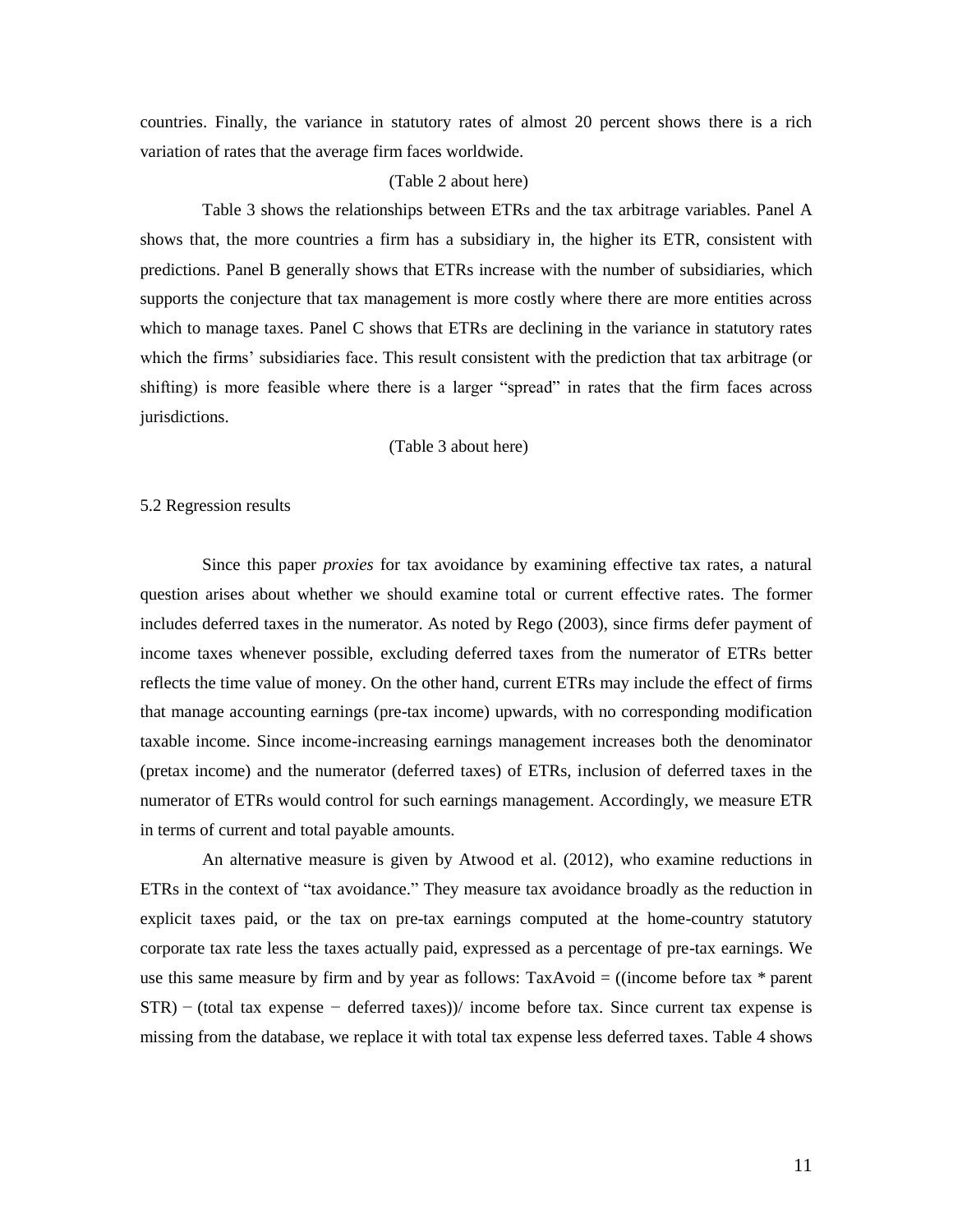regression results using both measures of ETR and tax avoidance for  $2005-2008$ .<sup>11</sup> Robust standard errors are reported below coefficient estimates.

#### (Table 4 about here)

Since not all of the firms followed IFRS, differences in accounting method may have had an influence. For example, the U.S. follows GAAP, whereas most countries during this period do not. (See the appendix for a list of which countries followed IFRS during this period.) To see whether this affected the results, regressions were run separating IFRS versus non-IFRS countries.<sup>12</sup> As can be seen in Table 4, results are essentially identical across the two groups of firms.

Consistent with expectations, both parent and subsidiary average statutory rates are significantly and positively associated with ETR and tax avoidance. In support of the transactions costs aspect of *Prediction 2*, the number of countries in which the firm operates is significantly and positively associated with ETR, under both ETR specifications. Consistent with our transaction cost predictions, higher effective rates are associated with greater numbers of (1) subsidiaries and (2) countries containing firm operations.

The tax shifting variables are also consistent with predictions. Effective rates are significantly reduced by higher variances in statutory tax rates that the firm faces (*Prediction 1*). That is, firms can better reduce their taxes when given a greater variation of statutory rates, thanks to operating in more countries. Similarly, regression results indicate that the greater the spread between the highest and lowest statutory rates the firm faces, the lower its ETR. Finally, consistent with prior ETR studies, the tax base variables are generally significantly associated with ETR: ROA and size increase ETRs, and ETRs are reduced by the firm's ability to deduct interest (leverage), depreciation (capital intensity), and royalties (intangibles).<sup>13</sup>

The number of countries in which a firm operates may be far more important than number of subsidiaries—and if firms have a single subsidiary in a country the effects of these two would be confounded. As it turns out, many firms have more than one subsidiary in a number of countries. Nonetheless, to test for this, we run separate regressions excluding number of

 $\overline{a}$ 

<sup>&</sup>lt;sup>11</sup> Observations with ETRs above 1.00 or below  $-1.00$  were eliminated as were firms with no subsidiaries and other outliers.

 $12$  Accounting rules for the home country of each firm were used. Financials for firms, including all subsidiaries, were assumed to use (or not use) IFRS consistently.

<sup>&</sup>lt;sup>13</sup> We have omitted accruals as an explanatory variable here. Unfortunately, the all of the variables necessary to estimate accruals (e.g., using the Jones model) are not present in the Osiris database. Such variables are available in the Compustat Global database. We constructed accruals for multinationals from Compustat Global; unfortunately, when we matched accruals, by firm, to the firms in our Osiris database, we were left with very few observations. Regressions using these two combined databases are shown in Table A1 of the appendix; while accruals is significant and negative, other variables are not significant due to very large standard errors resulting from the small sample size. Note that Global Compustat does not have subsidiary data and, in general, is not suited for test of the predictions posed in this paper.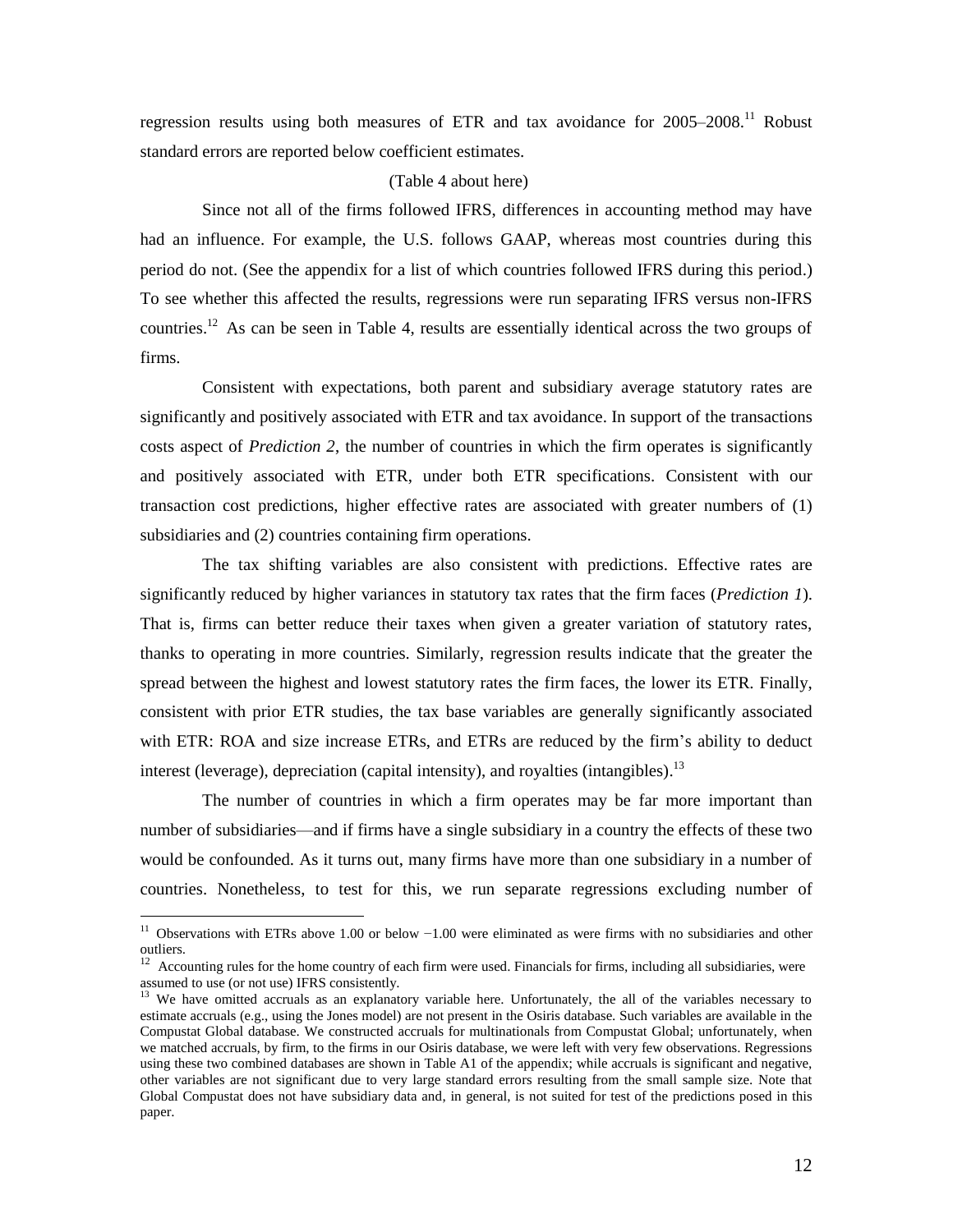subsidiaries (but including number of countries). Table 5 shows that results are essentially unchanged from those shown in Table 4. Thus, both number of countries operated in and number of subsidiaries increase transaction costs and reduce tax arbitrage.<sup>14</sup>

### (Table 5 about here)

To see whether multicolinearity could have affected results, correlations are reported in Table 6. An eigenvalue analysis indicated no effects of colinearity on the regressions. Untabulated robustness checks, allowing for country fixed effects, clustering standard errors on industry, and the exclusion of the country with the largest number of observations (Japan) using both total and current effective tax rates indicated no major change from the results shown in Table 4.

(Table 6 about here)

#### 5.3 Effects of international intensity

 $\overline{a}$ 

Table 7 reports regressions result for current ETRs when we separate firms depending on international intensity. The left column shows results for firms reporting no overseas subsidiaries, and the right column reports results for firms with one or more international subsidiaries. The assumption here is that the latter group of companies is more likely to engage in international tax shifting, and, accordingly, the shifting variables are in included only for these firms. Results in fact show that the coefficients for number of countries, number of subsidiaries, variance in ETRs, and difference in minimum versus maximum statutory rates are larger and more significant than those reported in Table 4, supporting our tax shifting predictions.

#### (Table 7 about here)

Table 8 provides additional insight about differences between firms, based on international intensity. The table gives descriptive statistics for the two types of firms. While such firms are very similar on most dimensions, internationally intensive firms have much higher growth rates (in terms of ROA) and have much higher leverage and levels of investments in intangible assets. The latter suggests that such firms can shift taxes more through charging royalty fees for use of intangibles in such a ways as to shift taxes. To investigate this, internationally intensive firms were separated based on whether they were in the top 50th percentile of intangible

<sup>&</sup>lt;sup>14</sup> In some cases, multiple subsidiaries in the same country can increase costs if they are sequential in the production process such that the transfer price set to one of them affects the price set to the second or if the subsidiaries have very different income levels so that different transfer prices (especially for intangible royalties) would need be set.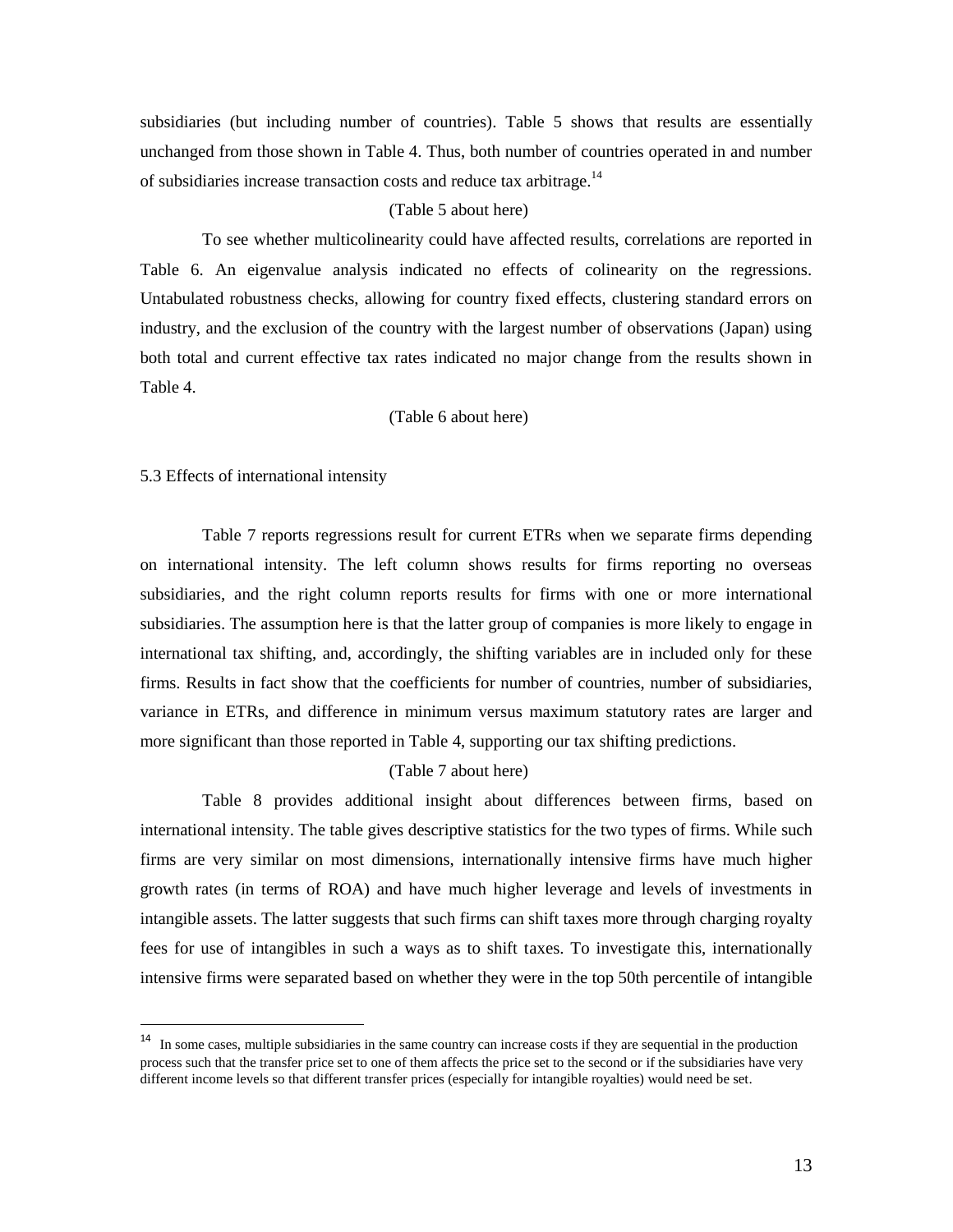asset intensity. Regression results shown in Table 9 indicate that, for the intangible-heavy firms, there is a significant effect for number of subsidiaries, variance in statutory rates, and min-max difference in rates, but for the less intangible-intensive firms, these variables are not significant. Table 9 also shows that the coefficients for the actual statutory rates (for both parent and subsidiaries) have a much smaller impact for the intangible-intensive firms. These results suggest that such firms more effectively shift taxes than firms with fewer intangible assets.

(Tables 8 and 9 about here)

### **6. Conclusion**

 $\overline{a}$ 

This paper contributes to the literature by being the first to examine the impact of tax rates for all jurisdictions in which any particular firm operates. Examining a worldwide sample of publicly traded firms and hand-collected tax rates for such firms' subsidiaries, we find that firms' effective tax rates are functions of the variance of statutory tax rates that they face, the number of countries in which they have a taxable presence, and their number of subsidiaries. Interestingly, the levels of statutory tax rates that firms face at home countries explain only slightly less than 38% of effective rates. This suggests that, while statutory rates matter, other factors significantly influence the taxes that firms pay—including their abilities to suppress their taxes through arbitrage and by taking advantage of favorable rules affecting the tax base.

The results come with caveats. First, our evidence only suggests tax shifting. To prove it, we would need actual firm inter-company transfer data. Second, we do not consider other structural changes in any one country's tax laws. Finally, special individual aspects of country tax laws such as credits and special deductions are also not considered.<sup>15</sup> Future research may examine specific tax management methods and their effectiveness; this study only establishes that firms that have greater opportunities to use tax arbitrage enjoy lower effective rates.

<sup>&</sup>lt;sup>15</sup> Nor do we consider the impact of worldwide versus territorial tax systems. A clean categorization of countries is difficult because many countries exhibit aspects of both, e.g., the US system claiming to tax worldwide earnings but not taxing income from overseas subsidiaries until earnings are repatriated. Also, since any firm may operate in several countries, each of which may be worldwide or territorial (or some blend) in its tax regime, categorizing any firm as worldwide or territorial is problematic.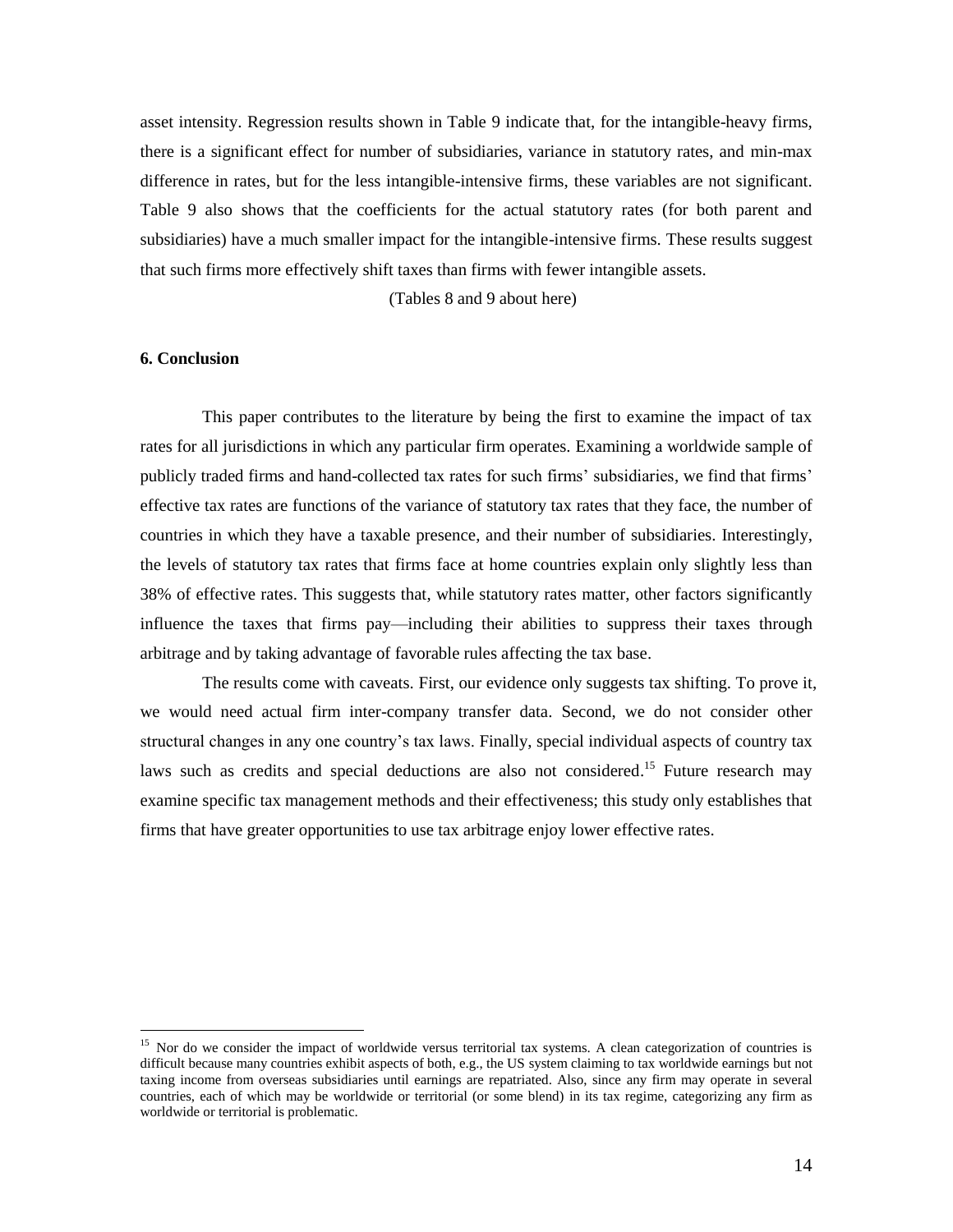#### **References**

- Altshuler, R., H. Grubert, and T. Newlon. 2001. Has U.S. investment abroad become more sensitive to tax rates? In *International Tax and Multinational Activity*. J. Hines (Ed.), Chicago: University of Chicago Press.
- Atwood, T.J., M. Drake, and J. Meyers. 2012. Home country tax system characteristics and corporate tax avoidance: international evidence. *The Accounting Review*, 7(6), 1831–1860.
- Bartelsman, E., and R. Beetsma. 2003. Why pay more? Corporate tax avoidance through transfer pricing in OECD countries. *Journal of Public Economics*, 87, 2225–2252.
- Globalisation, capital mobility and tax competition: theory and evidence from OECD countries. *American Political Science Review*.
- Brueckner, J.K. (2003). Strategic interaction among governments: an overview of empirical studies. *International Regional Science Review*, 26, 175–188.
- Beuselinck, C., M. Deloof, and A. Vanstraelen. 2009. Multinational income shifting, tax enforcement and firm value. Working paper, University of Tilburg.
- Chen K.-P., and C.Y.C. Chu. 2005. Internal control versus external manipulation: a model of corporate income tax evasion. *The RAND Journal of Economics*, 36, 151–164.
- Chen S., X. Chen, Q. Cheng, and T. Shevlin. (2010). Are family firms more tax aggressive than non-family firms? *Journal of Financial Economics*, 95, 41–61.
- Collins, J., and D. Shackelford. 1999. Writers challenge claim of favorable cross-border taxation. *Tax Notes*, 82, 131–34.
- Collins, J.H., and D. A. Shackelford. 1995. Corporate domicile and average effective tax rates: the cases of Canada, Japan, the United Kingdom, and the United States. *International Tax and Public Finance*, (Historical Archive), 2, 55–83.
- Crocker, K.J., and J. Slemrod. 2005. Corporate tax evasion with agency costs. *Journal of Public Economics*, 89, 1593–1610.
- Desai, M.A., A. Dyck, and L. Zingales. 2007. Theft and taxation. *Journal of Financial Economics*, 84, 591–623.
- Desai, M.A., and D. Dharmapala. 2006a. Corporate tax avoidance and high powered incentives. *Journal of Financial Economics*, 79, 145–179.
- Desai, M.A., and D. Dharmapala. 2006b, Earnings management and corporate tax shelters. Harvard Business School Working Paper No. 884812.
- Desai, M.A., and D. Dharmapala. 2009. Corporate tax avoidance and firm value. *The Review of Economics and Statistics*, 91, 537–546.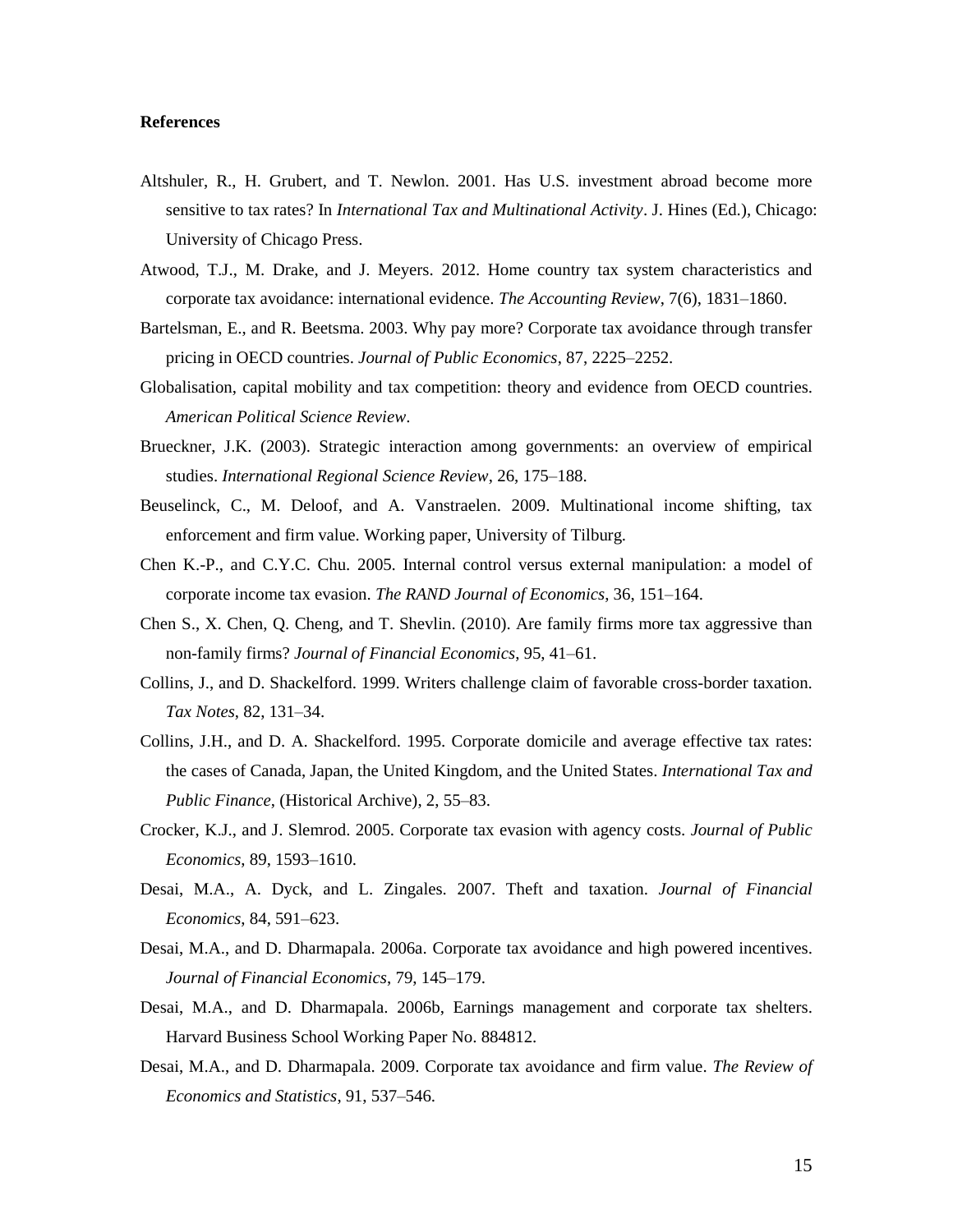- Desai, M.A., and J.R. Hines Jr. 2002. Expectations and expatriations: tracing the causes and consequences of corporate inversions. *National Tax Journal*, 55, 409–441.
- Devereaux, M., R. Griffith, and A. Klemm. 2002. Corporate income tax reforms and international tax competition. *Economic Policy*, 17, 449–496.
- Devereaux, M., B. Lockwood, and M. Redoano. 2007. Do countries compete over corporate tax rates? *Journal of Public Economics*, 92, 1210–1235.
- De Waegenaere, A., R.C. Sansing, and J.L. Wielhouwer. 2006. Who benefits from inconsistent multinational tax transfer-pricing rules? *Contemporary Accounting Research*, 23, 103–131.
- Dischinger, M., and N. Riedel. 2010. The role of headquarters in multinational profit shifting strategies. Working paper, OUCBT.
- Dischinger, M., and N. Riedel. 2011. Corporate taxes and the location of intangible assets within multinational firms. *Journal of Public Economics*, 95, 691–707.
- Dyreng, S., and B. Lindsey. 2009. Using financial accounting data to examine the effect of foreign operations located in tax havens and other countries on U.S. multinational firms' tax rates. *Journal of Accounting Research*, 47, 1283–1316.
- Gordon, R., and J. Hines. 2002. International tax avoidance. *NBER Working Paper* 8854.
- Graham, J. R., and A. Tucker. 2006. Tax shelters and corporate debt policy. *Journal of Financial Economics*, 81, 563–594.
- Grubert, H. 1998. Taxes and the division of foreign operating income among royalties, interest, dividends, and retained earnings. *Journal of Public Economics*, 68, 269–290.
- Gupta, S., and K. Newberry. 1997. Determinants of the variability in corporate effective tax rates: Evidence from longitudinal data. *Journal of Accounting and Public Policy*, 16, 1–34.
- Hanlon, M., and Heitzman, S. 2010. A review of tax research. *Journal of Accounting and Economics*, 50, 127–178.
- Hanlon, M., and T. Shevlin. 2002. Accounting for tax benefits of employee stock options and implications for research. *Accounting Horizons*, 16, 1–16.
- Hanlon, M., and J. Slemrod. 2009. What does tax aggressiveness signal? Evidence from stock price reactions to news about tax shelter involvement. *Journal of Public Economics*, 93, 126– 141.
- Heckemeyer, J., and M. Overesch. 2012. Profit shifting channels of multinational firms. A metastudy. *IIPF Congress*, 2012.
- Hines Jr., J. R. 1999. Lessons from behavioral responses to international taxation. *National Tax Journal*, 52, 305–322.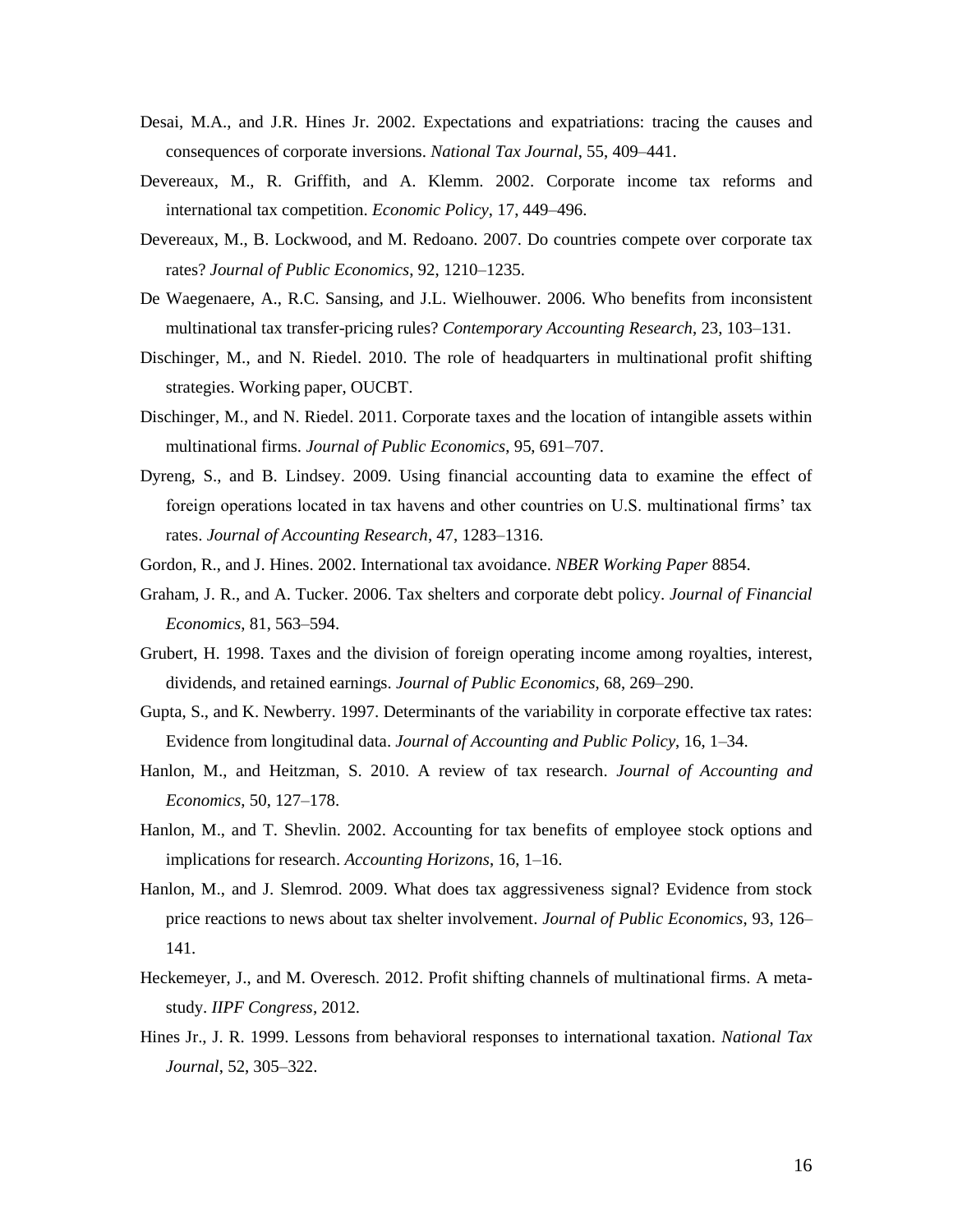- Huizinga, H., L. Laeven, and G. Nicodeme. 2008. Capital structure and international debt shifting. *Journal of Financial Economics*, 88, 80–118.
- Huizinga, H., and L. Laeven. 2008. International profit shifting within multinationals: an international perspective. *Journal of Public Economics*, 92.5: 1164-1182.
- Jones, J. J. 1991. Earnings management during import relief investigations. *Journal of Accounting Research*, 29, 193–228.
- Leblang, S. 1998. International double nontaxation. *Tax Notes International*, 134, 181–183.
- Lee, N., and C. Swenson. 2008. Are Asia-Pacific companies effective in managing their tax burdens? A global analysis. *Asia-Pacific Journal of Taxation*, 12, 41–53.
- Lohse, T., and N. Riedel. 2012. The impact of transfer pricing regulations on profit shifting within European multinationals. No. 61-2012. FZID Discussion Papers.
- Loretz, Z., and P. Moore. 2012. Corporate tax competition between firms. *International Tax and Public Finance* (August).
- Markle, K., and D. Shackelford. 2012. Cross-country comparisons of corporation income tax rates. *National Tax Journal*, 65(3), 493–527.
- Newlon, S. 2000. Transfer pricing and income shifting in integrating economies. In *Taxing Capital Income in the European Union: Issues and Options for Reform*, Sijbren Cnossen (ed.). Oxford: Oxford University Press.
- Nichodeme, G. 2001. Computing corporate effective tax rates: comparisons and results. MPRA Paper No. 3808.
- Overesch, M., and J. Rincke. 2009. What drives corporate tax rates down? A reassessment of globalization, tax competition, and dynamic adjustment to shocks. CESifo Working Paper No. 2535.
- Rego, S. O. 2003. Tax avoidance activities of U.S. multinational corporations. *Contemporary Accounting Research*, 20, 805–833.
- Slemrod, J. 2004. Are corporate tax rates, or countries, converging? *Journal of Public Economics,* 88, 1169–1186.
- Sorensen, P. 2004. Company tax reform in the European Union. *International Tax and Public Finance*, 11, 91–115.
- Tax Foundation. 2009. *Bank Secrecy, Tax Havens, and International Competition*. Special Report No. 167.
- Weichenrieder, A. 1996. Fighting international tax avoidance: the case of Germany. *Fiscal Studies*, 17, 37–58.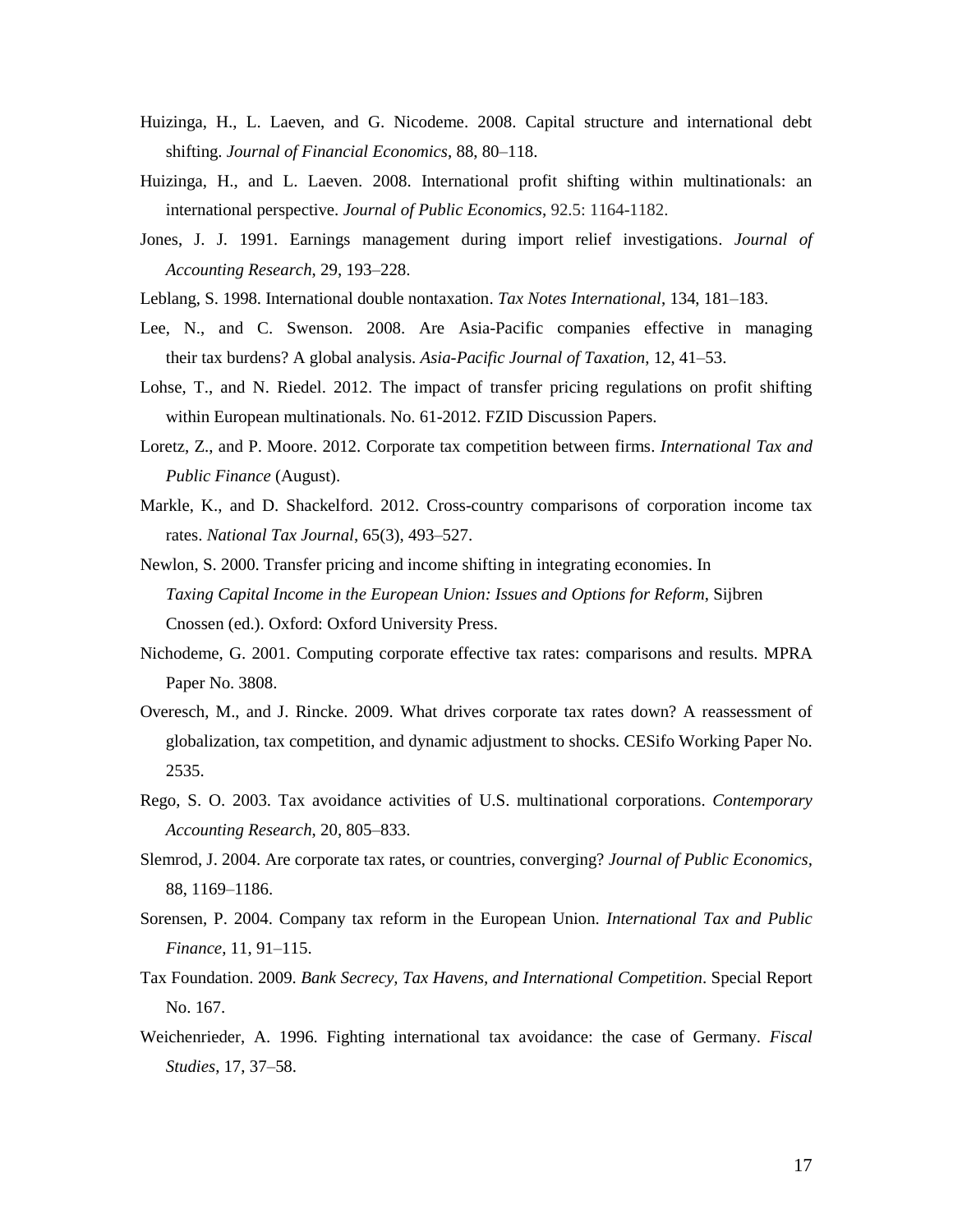Weichenrieder, A. 2009. Profit shifting in the EU: Evidence from Germany. *International Tax and Public Finance*, 16(3), 281–297.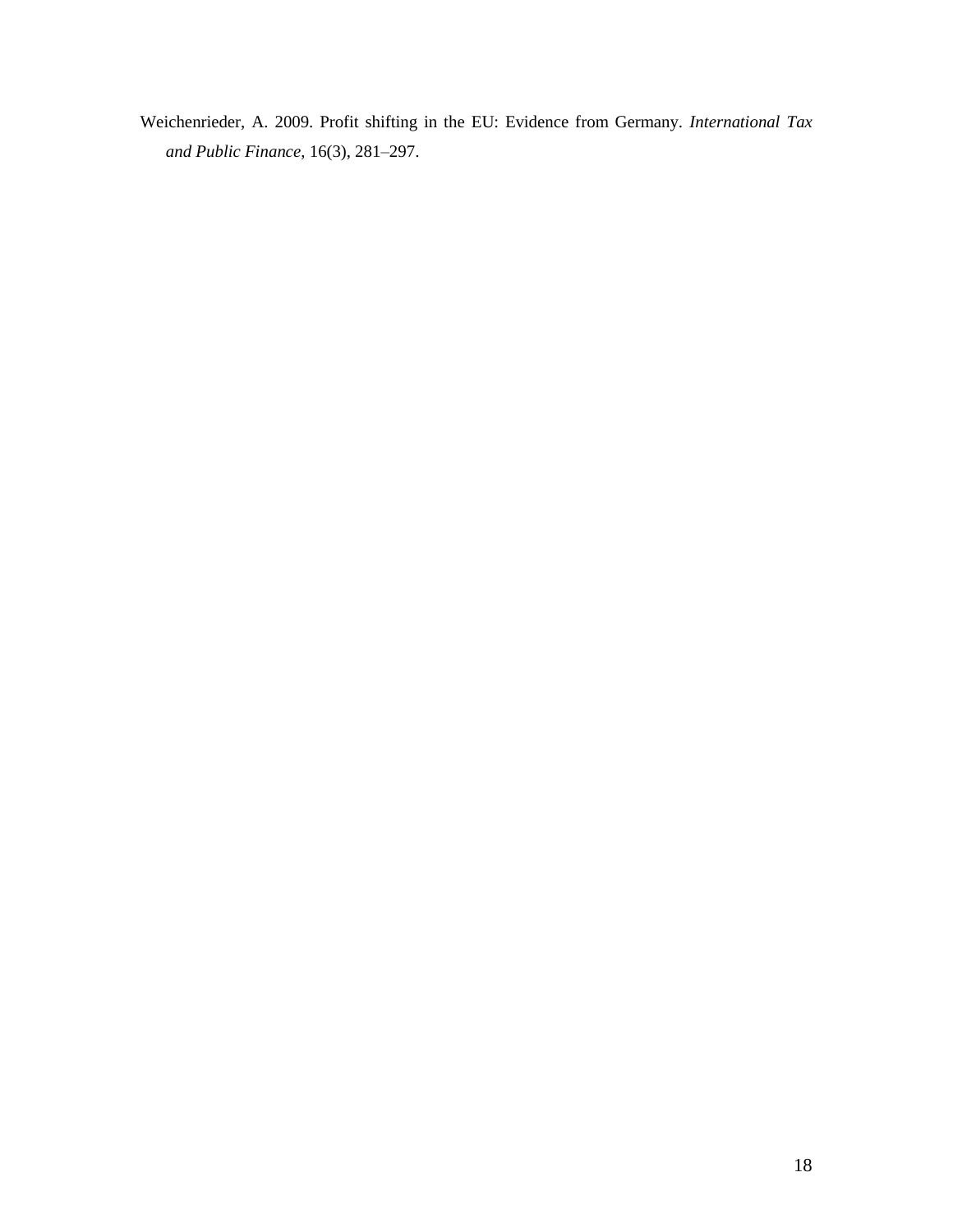| ۰,<br>٠<br>× |
|--------------|
|--------------|

ETR and STR mean by country

| $\frac{1}{2}$ . The direction of $\frac{1}{2}$ |                          |                  |                           |                  |                  |  |
|------------------------------------------------|--------------------------|------------------|---------------------------|------------------|------------------|--|
| <b>Country (number of</b>                      | <b>ETR</b><br><b>STR</b> |                  | <b>Country (number of</b> | <b>ETR</b>       | <b>STR</b>       |  |
| observations)                                  | mean                     | mean             | observations)             | mean             | mean             |  |
| <b>UNITED ARAB</b>                             |                          |                  |                           |                  |                  |  |
| <b>EMIRATES</b> (80)                           | 0.0403                   | 0.55             | <b>FRANCE (2359)</b>      | 0.2111           | 0.33             |  |
| <b>NETHERLANDS</b>                             | 0.1763                   | 0.34             | <b>UNITED KINGDOM</b>     | 0.1570           | 0.29             |  |
| <b>ANTILLES</b> (30)                           |                          |                  | (5262)                    |                  |                  |  |
| ARGENTINA (265)                                | 0.3084                   | 0.35             | GHANA (4)                 | 0.1366           | 0.25             |  |
| AUSTRALIA (2617)                               | 0.1555                   | 0.30             | GIBRALTAR (8)             | 0.0374           | 0.30             |  |
| <b>BARBADOS</b> (19)                           | 0.1313                   | 0.25             | <b>GREECE (710)</b>       | 0.2073           | 0.25             |  |
| <b>BANGLADESH(3)</b>                           | 0.2449                   | 0.30             | HONG KONG (485)           | 0.1202           | 0.17             |  |
| <b>BELGIUM</b> (446)                           | 0.1830                   | 0.34             | CROATIA (43)              | 0.1812           | 0.20             |  |
| <b>BULGARIA</b> (6)                            | 0.1396                   | 0.10             | HUNGARY (62)              | 0.0872           | 0.16             |  |
| <b>BAHRAIN</b> (6)                             | 0.0102                   | $\boldsymbol{0}$ | INDONESIA (115)           | 0.2253           | 0.30             |  |
| BERMUDA (1282)                                 | 0.0930                   | $\boldsymbol{0}$ | IRELAND (251)             | 0.0904           | 0.12             |  |
| <b>BOLIVIA</b> (7)                             | 0.1314                   | 0.25             | <b>ISRAEL</b> (692)       | 0.1248           | 0.28             |  |
| BRAZIL (752)                                   | 0.2204                   | 0.34             | <b>INDIA</b> (1259)       | 0.2001           | 0.34             |  |
| <b>BAHAMAS</b> (8)                             | $-0.0007$                | $\overline{0}$   | ICELAND $(53)$            | 0.1395           | 0.16             |  |
| <b>BOTSWANA</b> (5)                            | 0.2975                   | 0.25             | <b>ITALY (903)</b>        | 0.2646           | 0.34             |  |
| <b>CANADA</b> (4784)                           | 0.1383                   | 0.35             | JAMAICA (61)              | 0.2678           | 0.33             |  |
| <b>SWITZERLAND</b>                             |                          |                  |                           |                  |                  |  |
| (732)                                          | 0.1624                   | 0.21             | JORDAN (77)               | 0.0876           | 0.25             |  |
| COTE D'IVOIRE (3)                              | 0.1995                   | $\boldsymbol{0}$ | JAPAN (19998)             | 0.3332           | 0.41             |  |
| CHILE (675)                                    | 0.1669                   | 0.17             | KENYA (22)                | 0.2895           | 0.30             |  |
|                                                |                          |                  | KOREA REPUBLIC            |                  |                  |  |
| COLOMBIA (124)                                 | 0.1527                   | 0.34             | OF (5314)                 | 0.1797           | 0.28             |  |
| COSTA RICA (20)                                | 0.2275                   | 0.3              | KUWAIT (119)              | 0.0146           | 0.35             |  |
|                                                |                          |                  | <b>CAYMAN ISLANDS</b>     |                  |                  |  |
| CYPRUS (55)                                    | 0.1215                   | 0.1              | (1069)                    | 0.0955           | $\boldsymbol{0}$ |  |
| <b>CZECH REPUBLIC</b>                          |                          |                  |                           |                  |                  |  |
| (55)                                           | 0.1542                   | 0.22             | KAZAKHSTAN (18)           | 0.2337           | 0.30             |  |
| GERMANY (2462)                                 | 0.1932                   | 0.34             | LIECHTENSTEIN (4)         | 0.1556           | $\overline{0}$   |  |
| DENMARK (422)                                  | 0.1867                   | 0.26             | SRI LANKA (34)            | 0.1829           | 0.35             |  |
| ECUADOR (2)                                    | 0.0853                   | 0.25             | LIBERIA (6)               | $\boldsymbol{0}$ | 0.35             |  |
| ESTONIA (57)                                   | 0.0796                   | 0.22             | LITHUANIA (104)           | 0.1581           | 0.15             |  |
| EGYPT(71)                                      | 0.1178                   | $0.2\,$          | LUXEMBOURG (119)          | 0.1848           | 0.30             |  |
| <b>SPAIN (510)</b>                             | 0.1928                   | 0.31             | LATVIA (30)               | 0.1826           | 0.15             |  |
| FINLAND (485)                                  | 0.1912                   | 0.26             | MOROCCO (102)             | 0.2666           | 0.30             |  |
| FIJI(4)                                        | 0.0723                   | 0.31             | MONACO (7)                | 0.1755           | $\boldsymbol{0}$ |  |
| <b>MARSHALL</b>                                |                          |                  | <b>PALESTINIAN</b>        |                  |                  |  |
| ISLANDS (31)                                   | $-0.0474$                | $\boldsymbol{0}$ | TERRITORY (9)             | 0.0562           | $\boldsymbol{0}$ |  |
| <b>MACEDONIA</b>                               |                          |                  |                           |                  |                  |  |
| $(FYROM)$ (3)                                  | 0.1776                   | $\boldsymbol{0}$ | PORTUGAL (173)            | 0.1585           | 0.25             |  |
| MALTA(3)                                       | $-0.0172$                | 0.35             | QATAR (20)                | $-0.0022$        | 0.35             |  |
| <b>MAURITIUS (8)</b>                           | 0.0735                   | 0.19             | ROMANIA (18)              | 0.1705           | 0.16             |  |
| MALAWI(2)                                      | 0.3095                   | 0.30             | SERBIA (6)                | 0.1093           | 0.10             |  |
|                                                |                          |                  | <b>RUSSIAN</b>            |                  |                  |  |
| MEXICO (379)                                   | 0.2271                   | 0.28             | FEDERATION (603)          | 0.2775           | 0.24             |  |
| MALAYSIA (1255)                                | 0.1549                   | 0.26             | SAUDI ARABIA (98)         | 0.0728           | 0.20             |  |
| NIGERIA(2)                                     | 0.2737                   | 0.30             | SERBIA (6)                | 0.1093           | 0.10             |  |
|                                                |                          |                  |                           |                  |                  |  |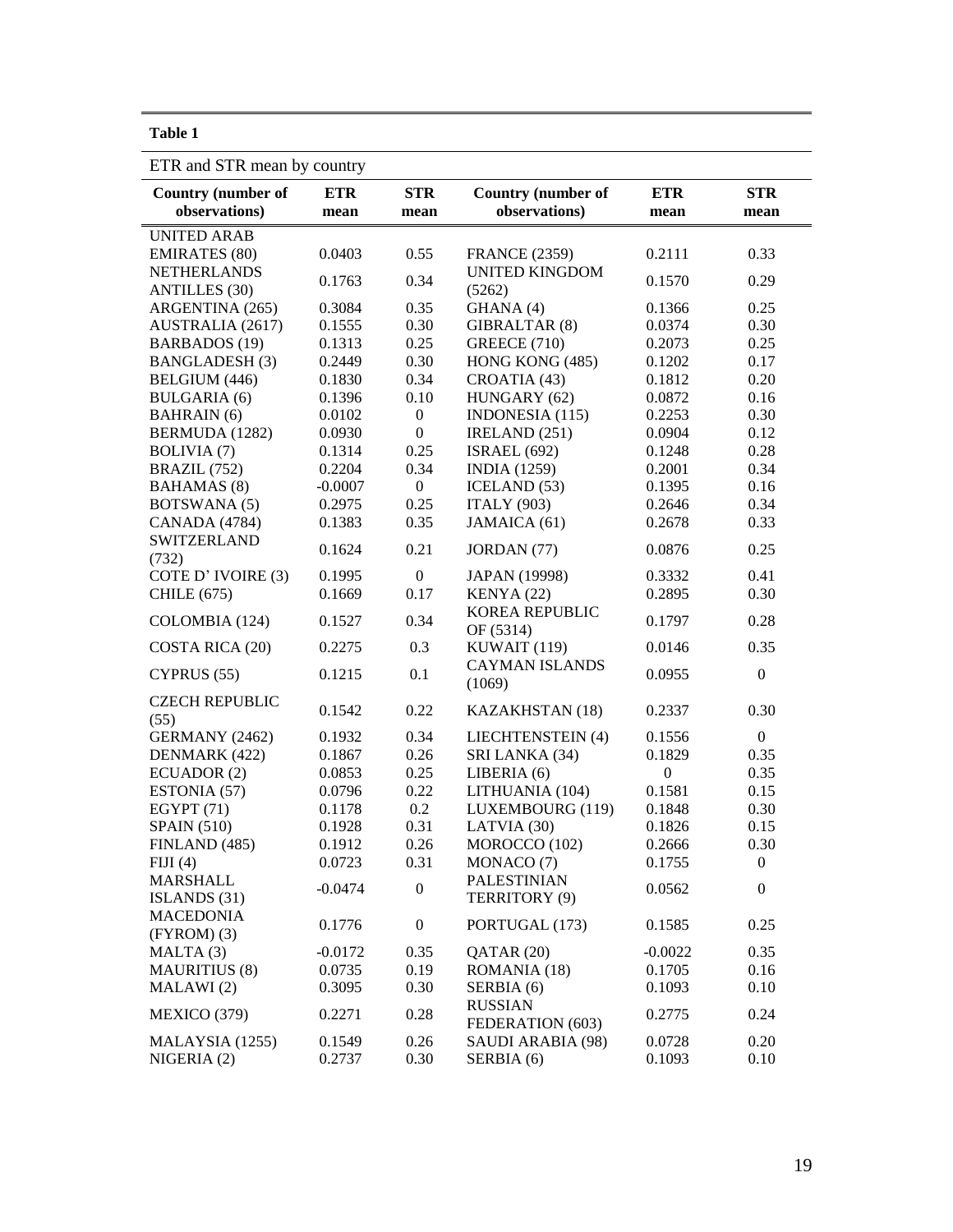| Ι<br>H<br>п<br>٠ |  |
|------------------|--|
|------------------|--|

| ETR and STR mean by country                |             |                    |                                                   |                    |                    |  |  |  |  |
|--------------------------------------------|-------------|--------------------|---------------------------------------------------|--------------------|--------------------|--|--|--|--|
| <b>Country (number of</b><br>observations) | ETR<br>mean | <b>STR</b><br>mean | <b>Country (number of</b><br>observations)        | <b>ETR</b><br>mean | <b>STR</b><br>mean |  |  |  |  |
| <b>NETHERLANDS</b>                         | 0.1785      | 0.26               | SUBAN(3)                                          | 0.0805             | 0.35               |  |  |  |  |
| (553)<br>NORWAY (549)                      | 0.1559      | 0.28               | <b>SWEDEN</b> (1227)                              | 0.1404             | 0.28               |  |  |  |  |
| <b>NEW ZEALAND</b><br>(363)                | 0.2148      | 0.32               | SINGAPORE (1000)                                  | 0.1487             | 0.19               |  |  |  |  |
| OMAN(64)                                   | 0.0847      | 0.12               | SLOVENIA (51)                                     | 0.1842             | 0.22               |  |  |  |  |
| PANAMA (29)                                | 0.1180      | 0.30               | SLOVAKIA (33)                                     | 0.1968             | 0.19               |  |  |  |  |
| <b>PERU</b> (176)                          | 0.2810      | 0.30               | THAILAND (300)                                    | 0.1645             | 0.30               |  |  |  |  |
| <b>PAPUA NEW</b><br>GUNEA(5)               | 0.3140      | 0.30               | TUNISIA (70)                                      | 0.1327             | 0.30               |  |  |  |  |
| PHILIPPINES (186)                          | 0.1699      | 0.35               | <b>TURKEY (498)</b>                               | 0.1473             | 0.20               |  |  |  |  |
| PAKISTAN (55)                              | 0.2434      | 0.35               | <b>TRINIDAD AND</b><br>TOBAGO (24)                | 0.1587             | 0.25               |  |  |  |  |
| POLAND (237)                               | 0.1686      | 0.19               | <b>TAIWAN</b> (5686)                              | 0.1325             | 0.25               |  |  |  |  |
| PHILIPPINES (186)                          | 0.1699      | 0.35               | UKRAINE (9)                                       | 0.3410             | 0.25               |  |  |  |  |
| PAKISTAN (55)                              | 0.2434      | 0.35               | <b>UNITED STATES OF</b><br><b>AMERICA</b> (12501) | 0.1836             | 0.35               |  |  |  |  |
| POLAND (237)                               | 0.1686      | 0.19               | <b>VENEZUELA</b> (14)                             | $-0.0133$          | 0.34               |  |  |  |  |
| <b>PALESTINIAN</b><br>TERRITORY (9)        | 0.0562      | $\boldsymbol{0}$   | <b>VIRGIN ISLANDS</b><br>$(BRITISH)$ (57)         | 0.1386             | $\boldsymbol{0}$   |  |  |  |  |
| PORTUGAL (173)                             | 0.1585      | 0.25               | VIETNAM (28)                                      | 0.1055             | 0.28               |  |  |  |  |
| QATAR (20)                                 | $-0.0022$   | 0.35               | <b>SOUTH AFRICA</b><br>(657)                      | 0.2534             | 0.36               |  |  |  |  |
| ROMANIA (18)                               | 0.1705      | 0.16               | ZAMBIA(1)                                         | 0.1339             | 0.35               |  |  |  |  |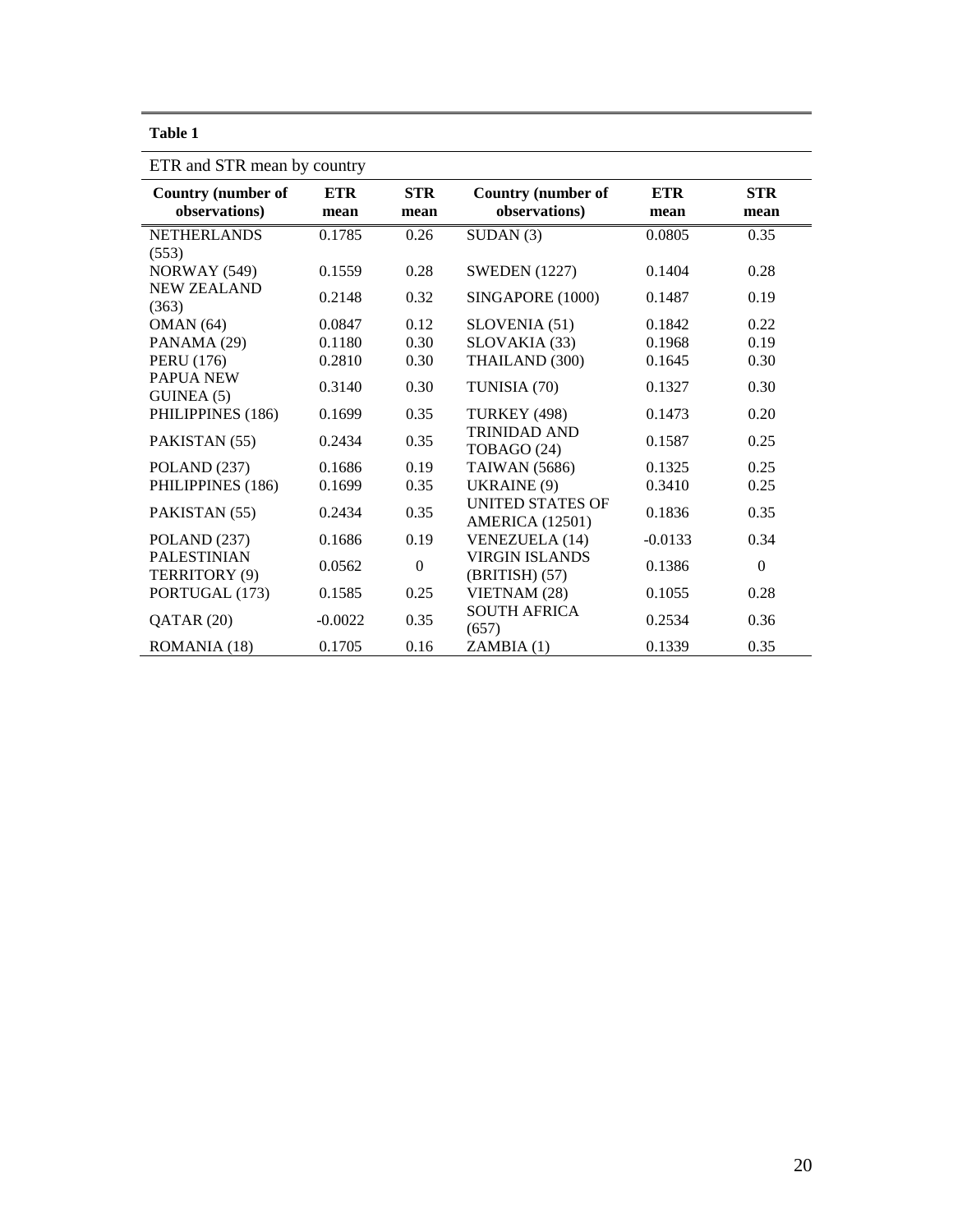|                        | <b>Table 2</b> |               |                          |                |                |  |  |  |  |  |
|------------------------|----------------|---------------|--------------------------|----------------|----------------|--|--|--|--|--|
| Descriptive data       |                |               |                          |                |                |  |  |  |  |  |
| <b>Variable</b>        | <b>Mean</b>    | <b>Median</b> | Std.<br><b>Deviation</b> | Quartile 1.    |                |  |  |  |  |  |
| $ETR_{total}$          | 0.2070         | 0.2394        | 0.2396                   | 0.0297         | 0.3671         |  |  |  |  |  |
| ETR <sub>current</sub> | 0.2269         | 0.2534        | 0.1956                   | 0.0822         | 0.3576         |  |  |  |  |  |
| Parent STR             | 0.3239         | 0.3400        | 0.0881                   | 0.2800         | 0.4000         |  |  |  |  |  |
| Sub. Avg. STR          | 0.3156         | 0.3091        | 0.0744                   | 0.2800         | 0.3833         |  |  |  |  |  |
| <b>Subs</b>            | 17.5           | 6             | 44.9                     | $\overline{2}$ | 14             |  |  |  |  |  |
| Countries              | 3.8            | 1             |                          | 1              | 3              |  |  |  |  |  |
| Variance in STRs       | 19.7081        | 3.5513        | 37.5266                  | $\Omega$       | 26.6182        |  |  |  |  |  |
| Max-Min STR            | $-7.3977$      | $\Omega$      | 11.4822                  | $-12$          | $\overline{0}$ |  |  |  |  |  |
| <b>SIZE</b>            | 13.9235        | 13.9354       | 2.9445                   | 11.7061        | 16.1221        |  |  |  |  |  |
| <b>ROA</b>             | 0.0414         | 0.0505        | 0.5310                   | 0.0012         | 0.1185         |  |  |  |  |  |
| <b>LEV</b>             | 0.3174         | 0.1484        | 0.7098                   | 0.0429         | 0.3372         |  |  |  |  |  |
| <b>INTANG</b>          | 0.1887         | 0.0254        | 0.5780                   | 0.0041         | 0.1555         |  |  |  |  |  |
| <b>CAPINT</b>          | 1.4267         | 0.9956        | 2.7297                   | 0.7861         | 1.1663         |  |  |  |  |  |

See text for variable definitions.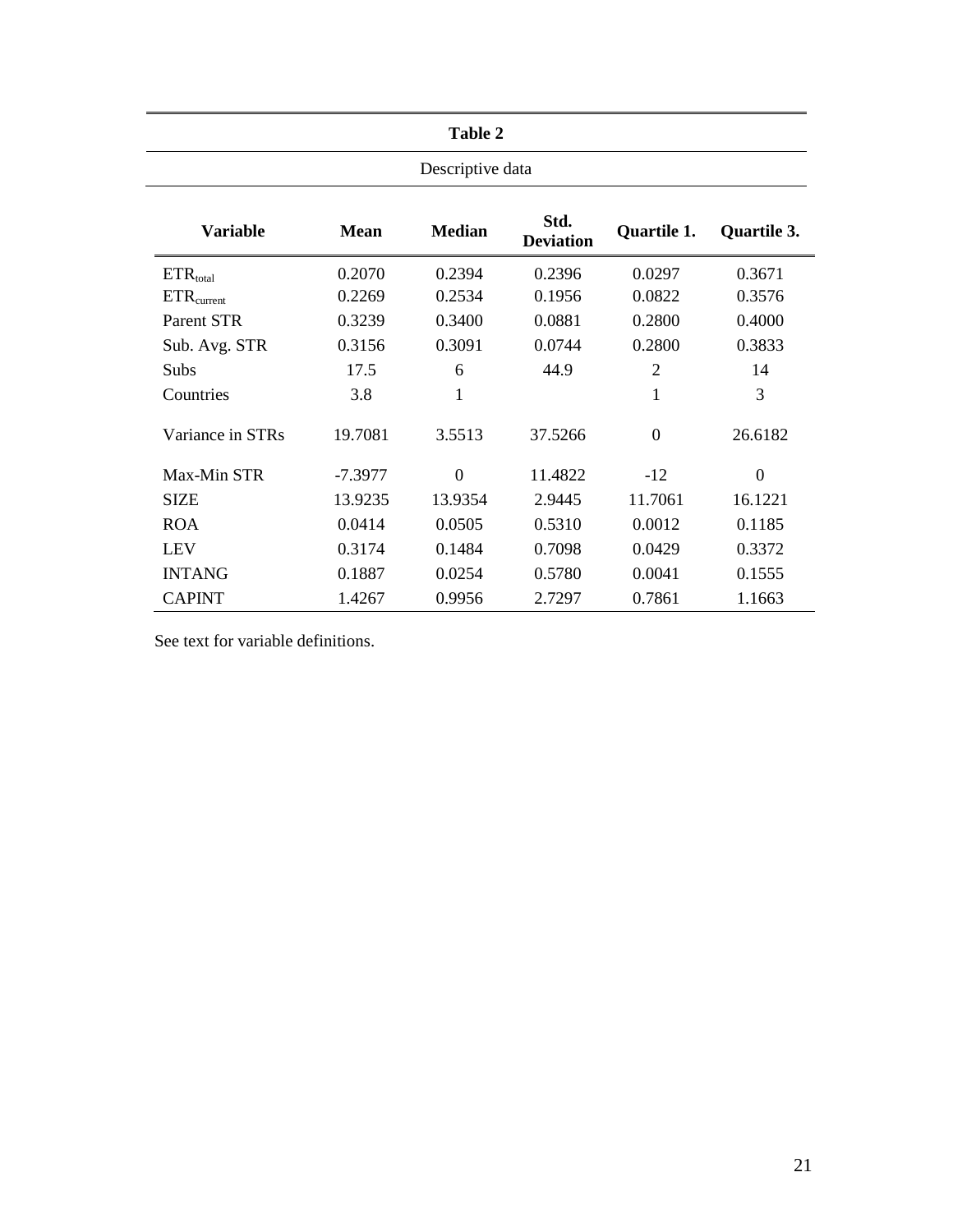## **Table 3** Average current effective tax rates and characteristics of overseas operations

|                        | 1-5 countries                                                  | 6-10 countries | 11-20 countries                                                                                                              | 21-30 countries                                                                | $>$ 30 countries                 |
|------------------------|----------------------------------------------------------------|----------------|------------------------------------------------------------------------------------------------------------------------------|--------------------------------------------------------------------------------|----------------------------------|
| $ETR_{current}$        | 0.225                                                          | 0.247          | 0.249                                                                                                                        | 0.270                                                                          | 0.265                            |
|                        | <b>Panel B:</b> ETR and number of subsidiaries                 |                |                                                                                                                              |                                                                                |                                  |
|                        | 1–5 countries                                                  | 6-10 countries | 11-20 countries                                                                                                              | 21-30 countries                                                                | $>$ 30 countries                 |
| ETR <sub>current</sub> | 0.210                                                          | 0.240          | 0.240                                                                                                                        | 0.250                                                                          | 0.255                            |
|                        | Panel C: ETR and variance of subsidiaries' statutory tax rates |                |                                                                                                                              |                                                                                |                                  |
|                        | Variance<10                                                    |                | 10 <variance<20< td=""><td>20<variance<50< td=""><td>50<variance< td=""></variance<></td></variance<50<></td></variance<20<> | 20 <variance<50< td=""><td>50<variance< td=""></variance<></td></variance<50<> | 50 <variance< td=""></variance<> |
| $ETR_{current}$        | 0.230                                                          |                | 0.165                                                                                                                        | 0.170                                                                          | 0.150                            |

## Panel A: ETR and number of countries with subsidiaries

See text for variable definitions.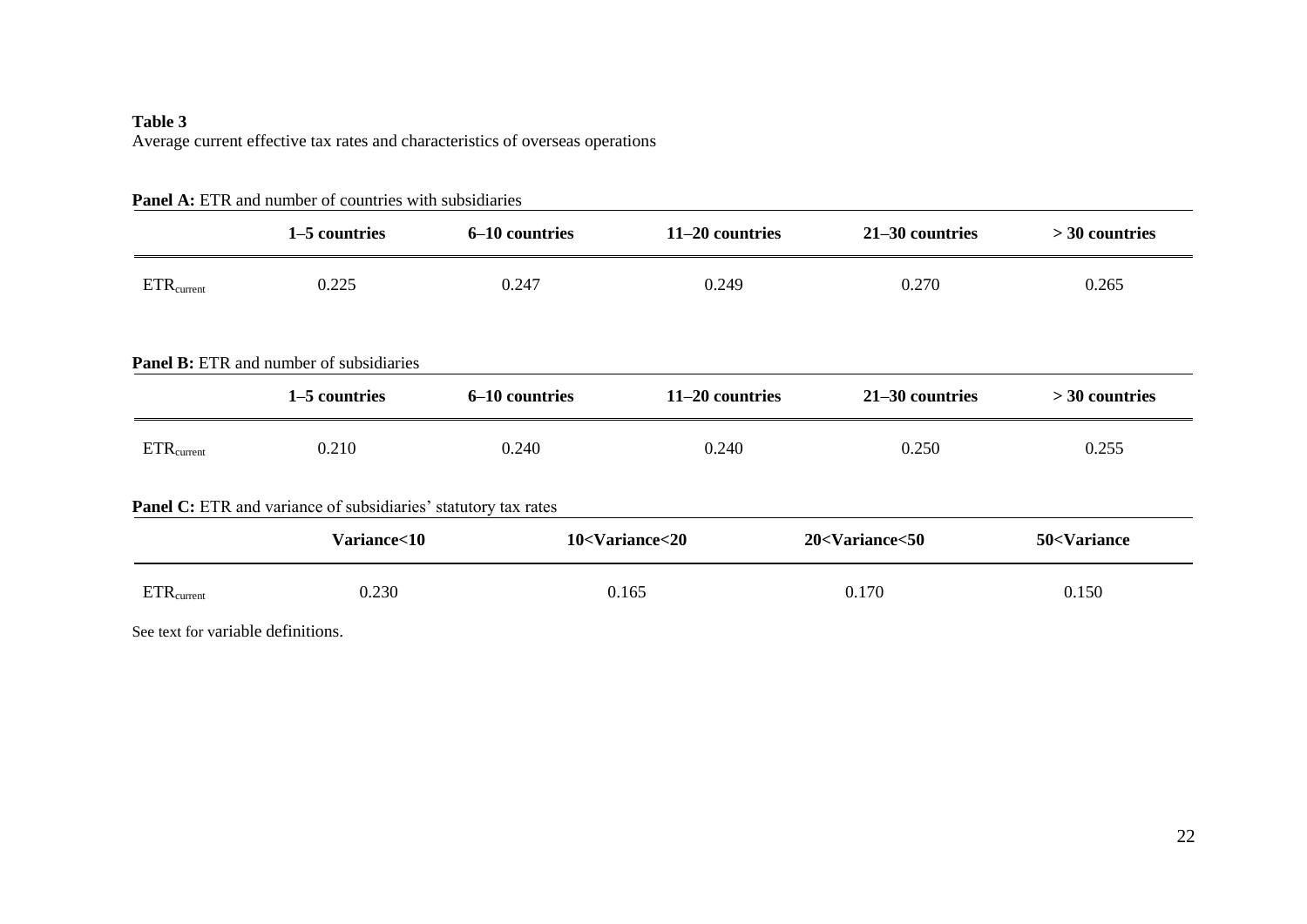# Correlations between study variables

## *Panel A Correlations between ETR total and other variables*

| Variables                              | ETRtotal  | Parent<br>$STR_{i.t}$ | Subsidiary<br>Avg. $STR_{it}$ | Number of<br>Subsidiaries, | Number of<br>Countries, | Variance<br>in $STRs_{i,t}$ | Max-Min<br>$STR_{i,t}$ | $Size_{i,t}$ | $ROA_{i,t}$ | $LEV_{i,t}$ | $INTANG_{11}$ | $CAPINT_{i,t}$ |
|----------------------------------------|-----------|-----------------------|-------------------------------|----------------------------|-------------------------|-----------------------------|------------------------|--------------|-------------|-------------|---------------|----------------|
| <b>ETRtotal</b>                        | 1.0000    |                       |                               |                            |                         |                             |                        |              |             |             |               |                |
| Parent<br>$STR_{i,t}$                  | $0.2114*$ | 1.0000                |                               |                            |                         |                             |                        |              |             |             |               |                |
| Subsidiary<br>Avg. $STR_{i,t}$         | $0.1847*$ | $0.6921*$             | 1.0000                        |                            |                         |                             |                        |              |             |             |               |                |
| Number of<br>Subsidiaries <sub>i</sub> | $0.0477*$ | $0.0141*$             | $-0.1095*$                    | 1.0000                     |                         |                             |                        |              |             |             |               |                |
| Number of<br>Countries,                | $0.0337*$ | $-0.0160*$            | $-0.1613*$                    | $0.6963*$                  | 1.0000                  |                             |                        |              |             |             |               |                |
| Variance in<br>$STRs_{i,t}$            | $-0.0620$ | $-0.1145*$            | $-0.3013*$                    | $0.1288*$                  | $0.0087*$               | 1.0000                      |                        |              |             |             |               |                |
| Max-Min<br>$STR_{i.t}$                 | $-0.0004$ | $0.0755*$             | $0.2666*$                     | $-0.4936*$                 | $-0.6993*$              | $-0.6985*$                  | 1.0000                 |              |             |             |               |                |
| $Size_{i,t}$                           | $0.1892*$ | $0.0256*$             | $0.0313*$                     | $0.0972*$                  | $0.0531*$               | $-0.0448*$                  | $-0.0192*$             | 1.0000       |             |             |               |                |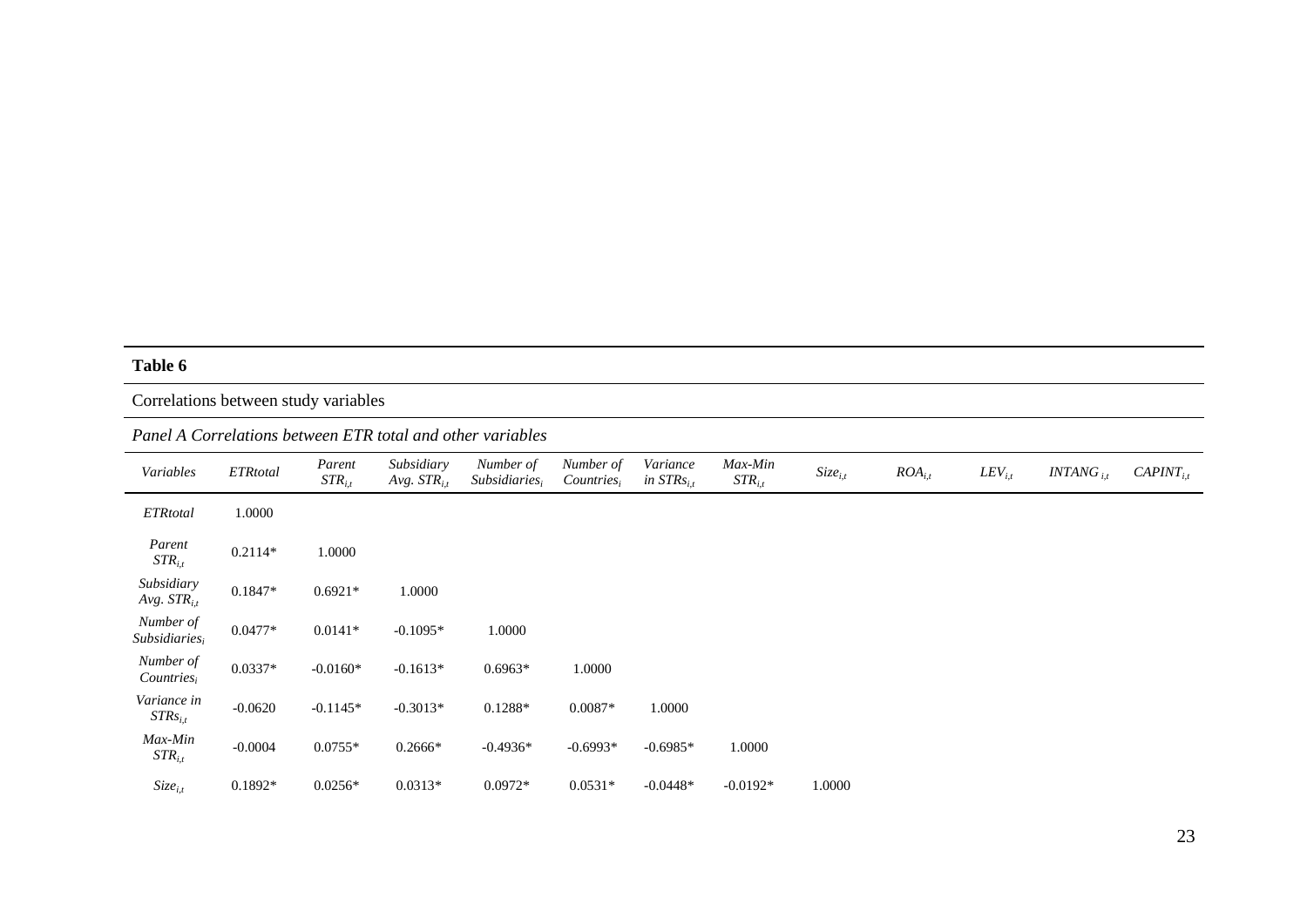| $ROA_{i,t}$    | $0.1558*$  | $-0.0529*$ | $-0.0585*$ | $0.0540*$ | $0.0667*$ | $0.0198*$ | $-0.0775*$ | $0.1915*$  | 1.0000     |           |           |        |
|----------------|------------|------------|------------|-----------|-----------|-----------|------------|------------|------------|-----------|-----------|--------|
| $LEV_{i,t}$    | $-0.0100*$ | 0.0007     | $-0.0168*$ | $0.0744*$ | $0.0601*$ | $0.0198*$ | $-0.0745*$ | $0.0539*$  | $-0.1314*$ | 0000.     |           |        |
| $INTANG_{it}$  | $-0.0405*$ | $-0.0044$  | $-0.0188*$ | $0.0501*$ | $0.0774*$ | $0.0479*$ | $-0.0903*$ | $-0.1314*$ | $0.0540*$  | $0.4257*$ | 1.0000    |        |
| $CAPINT_{i,t}$ | 0.0036     | $-0.0492*$ | $-0.0422*$ | $0.0087*$ | $0.0117*$ | $0.0186*$ | $-0.0239*$ | $0.0538*$  | $0.3304*$  | $0.6447*$ | $0.3430*$ | 1.0000 |

\* denotes significance at the 5% level.

| Variables                      | <b>ETRcurrent</b> | Parent<br>$STR_{i,t}$ | Subsidiary<br>Avg. $STR_{i,t}$ | Number of<br>Subsidiaries <sub>i</sub> | Number of<br>$Countries_i$ | Variance<br>in $STRs_{i,t}$ | Max-Min<br>$STR_{i,t}$ | $Size_{i,t}$ | $ROA_{i,t}$ | $LEV_{i,t}$ | $INTANG$ <sub>i.t</sub> | <b>CAPINT</b> |
|--------------------------------|-------------------|-----------------------|--------------------------------|----------------------------------------|----------------------------|-----------------------------|------------------------|--------------|-------------|-------------|-------------------------|---------------|
| <b>ETRcurrent</b>              | 1.0000            |                       |                                |                                        |                            |                             |                        |              |             |             |                         |               |
| Parent<br>$STR_{i,t}$          | $0.1931*$         | 1.0000                |                                |                                        |                            |                             |                        |              |             |             |                         |               |
| Subsidiary<br>Avg. $STR_{i,t}$ | $0.1660*$         | $0.6921*$             | 1.0000                         |                                        |                            |                             |                        |              |             |             |                         |               |
| Number of<br>$Subsidiaries_i$  | $0.0459*$         | $0.0140*$             | $-0.1096*$                     | 1.0000                                 |                            |                             |                        |              |             |             |                         |               |
| Number of<br>$Countries_i$     | $0.0326*$         | $-0.0161*$            | $-0.1615*$                     | $0.6962*$                              | 1.0000                     |                             |                        |              |             |             |                         |               |
| Variance in<br>$STRs_{i,t}$    | $-0.0550*$        | $-0.1140*$            | $-0.3009*$                     | $0.1286*$                              | $0.3077*$                  | 1.0000                      |                        |              |             |             |                         |               |
| Max-Min<br>$STR_{i,t}$         | $-0.0025$         | $0.0754*$             | $0.2666*$ -                    | $0.4935*$                              | $-0.6995*$                 | $-0.6980*$                  | 1.0000                 |              |             |             |                         |               |
| $Size_{i,t}$                   | $0.1766*$         | $0.0258*$             | $0.0315*$                      | $0.0971*$                              | $0.0527*$                  | $-0.0450*$                  | $-0.0186*$             | 1.0000       |             |             |                         |               |
| $ROA_{i,t}$                    | $0.1446*$         | $-0.0527*$            | $-0.0583*$                     | $0.0540*$                              | $0.0666*$                  | $0.0198*$                   | $-0.0774*$             | $0.1908*$    | 1.0000      |             |                         |               |
| $LEV_{i.t}$                    | $-0.0096*$        | 0.0002                | $-0.0169*$                     | $0.0746*$                              | $0.0600*$                  | $0.0346*$                   | $-0.0739*$             | $0.0544*$    | $0.1659*$   | 1.0000      |                         |               |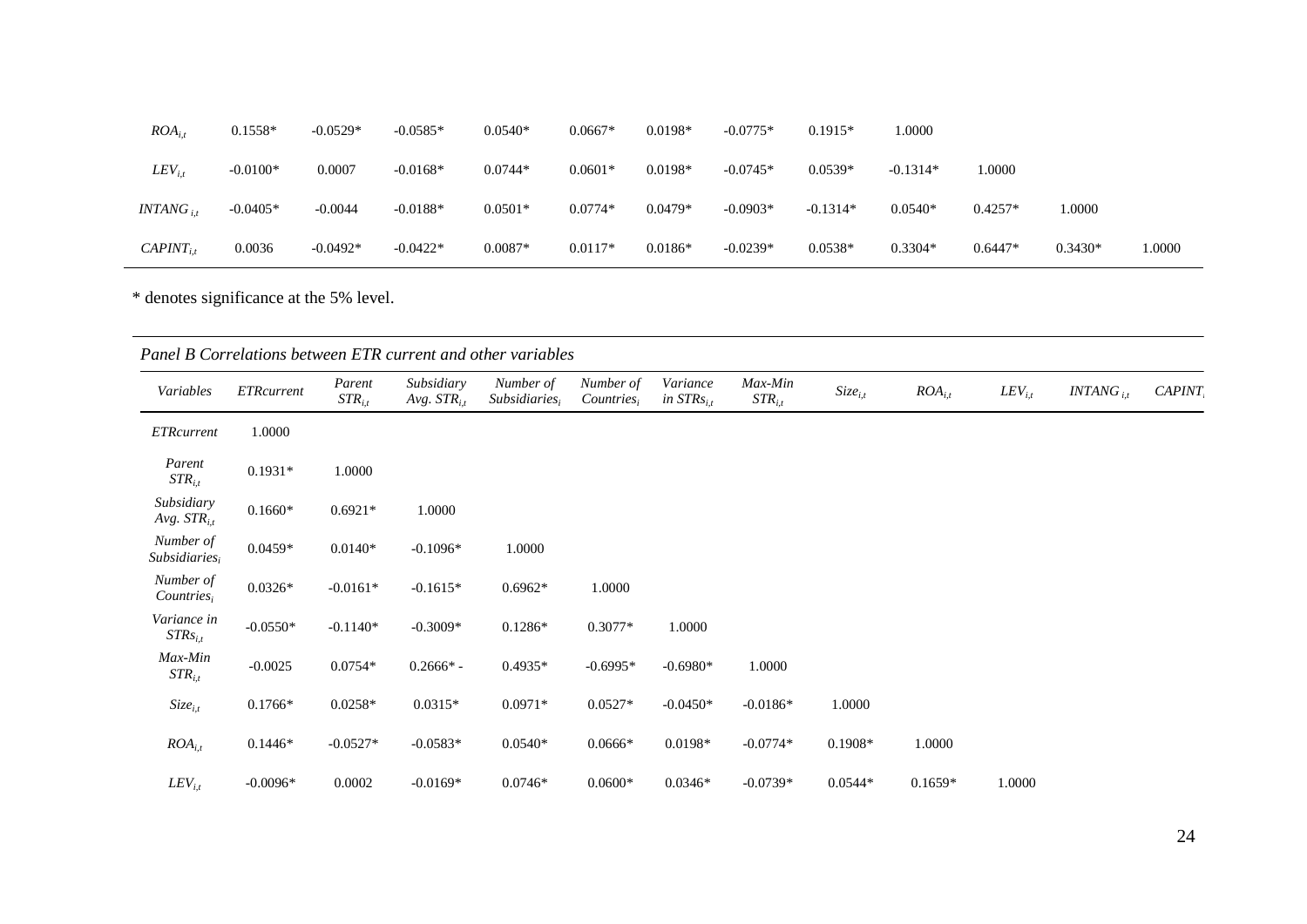| $INTANG_{i,t}$ | $-0.0370*$ | $-0.0047$  | $-0.0191*$ | $0.0502*$ | $0.0776*$ | $0.0479*$ | $-0.0905*$ | $-0.1314*$ | $0.0538*$ | $0.4252*$ | .0000     |      |
|----------------|------------|------------|------------|-----------|-----------|-----------|------------|------------|-----------|-----------|-----------|------|
| $CAPINT_{i,t}$ | 0.0010     | $-0.0496*$ | $-0.0424*$ | $0.0088*$ | $0.0117*$ | $0.0185*$ | $-0.0237*$ | $0.0541*$  | $0.3286*$ | $0.6449*$ | $0.3425*$ | 0000 |

\* denotes significance at the 5% level.

|                                | Panel C Correlations between TAXAVOID and other variables |                       |                                |                            |                             |                        |              |             |             |                |                |
|--------------------------------|-----------------------------------------------------------|-----------------------|--------------------------------|----------------------------|-----------------------------|------------------------|--------------|-------------|-------------|----------------|----------------|
| Variables                      | <b>TAXAVOID</b>                                           | Parent<br>$STR_{i,t}$ | Subsidiary<br>Avg. $STR_{i,t}$ | Number of<br>$Countries_i$ | Variance in<br>$STRs_{i,t}$ | Max-Min<br>$STR_{i,t}$ | $Size_{i,t}$ | $ROA_{i,t}$ | $LEV_{i,t}$ | $INTANG_{i.t}$ | $CAPINT_{i,t}$ |
| <b>TAXAVOID</b>                | 1.0000                                                    |                       |                                |                            |                             |                        |              |             |             |                |                |
| Parent $STR_{i,t}$             | $0.2374*$                                                 | 1.0000                |                                |                            |                             |                        |              |             |             |                |                |
| Subsidiary<br>Avg. $STR_{i,t}$ | $0.1525*$                                                 | $0.7154*$             | 1.0000                         |                            |                             |                        |              |             |             |                |                |
| Number of<br>$Countries_i$     | $0.0513*$                                                 | $-0.0465*$            | $-0.2058*$                     | 1.0000                     |                             |                        |              |             |             |                |                |
| Variance in<br>$STRs_{i,t}$    | $-0.0432*$                                                | $-0.1830*$            | $-0.3563*$                     | $0.3235*$                  | 1.0000                      |                        |              |             |             |                |                |
| Max-Min<br>$STR_{i,t}$         | $-0.0264*$                                                | $0.1370*$             | $0.3427*$                      | $-0.7174*$                 | $-0.6951*$                  | 1.0000                 |              |             |             |                |                |
| $Size_{i,t}$                   | $0.1074*$                                                 | $0.0467*$             | $0.0567*$                      | $0.0255*$                  | $-0.0278*$                  | 0.0082                 | 1.0000       |             |             |                |                |
| $ROA_{i,t}$                    | $0.1130*$                                                 | $-0.0557*$            | $-0.0666*$                     | $0.0513*$                  | $0.0248*$                   | $-0.0567*$             | $0.0552*$    | 1.0000      |             |                |                |
| $LEV_{i,t}$                    | $0.0321*$                                                 | $-0.0392*$            | $-0.0631*$                     | $0.0678*$                  | $0.0439*$                   | $-0.0883*$             | $0.0484*$    | $0.3323*$   | 1.0000      |                |                |
| $INTANG_{it}$                  | $-0.0108*$                                                | $-0.0262*$            | $-0.0498*$                     | $0.0900*$                  | $0.0535*$                   | $-0.1075*$             | $-0.1196**$  | $0.2003*$   | 0.4807*     | 1.0000         |                |
| $CAPINT_{i,t}$                 | $-0.0008$                                                 | $-0.0670*$            | $-0.0617*$                     | $0.0122*$                  | $0.0223*$                   | $-0.0260*$             | $0.0433*$    | $0.5429*$   | $0.7041*$   | 0.3728*        | 1.0000         |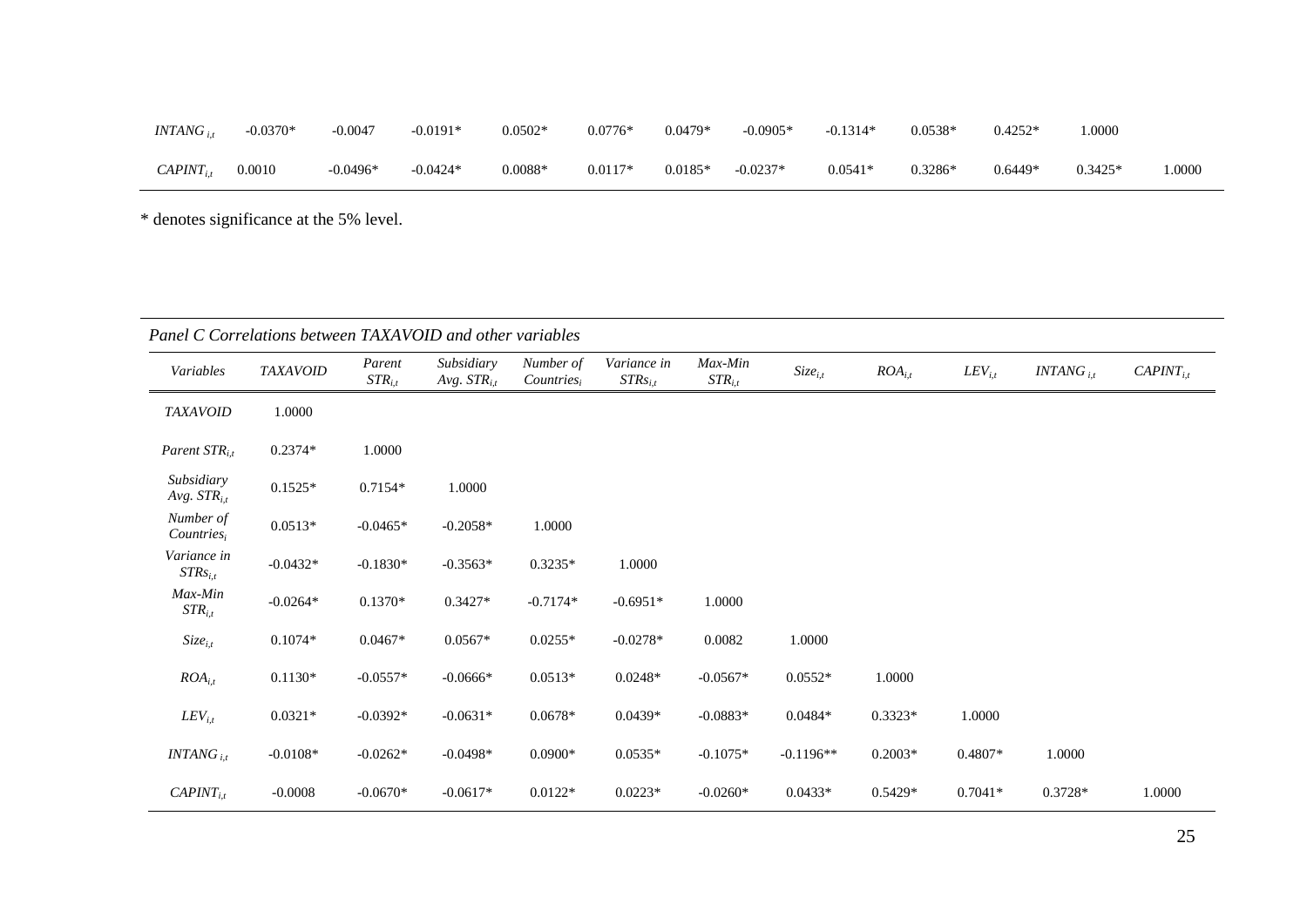\* denotes significance at the 5% level.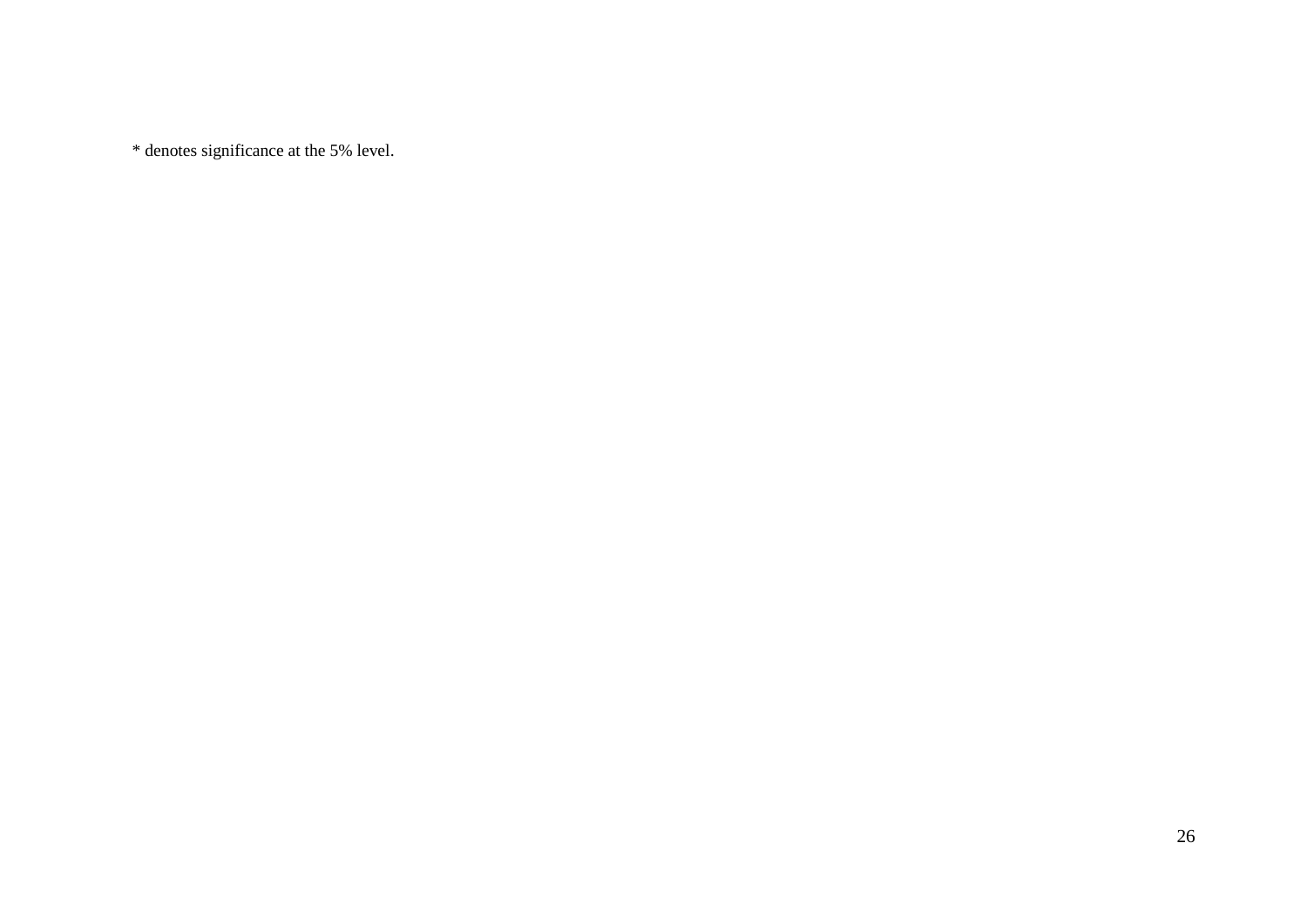|                          | $ETR_{total}$           |                         |                         | $\ensuremath{\mathrm{ETR}_\mathrm{current}}\xspace$ | <b>TaxAvoid</b> |                 |
|--------------------------|-------------------------|-------------------------|-------------------------|-----------------------------------------------------|-----------------|-----------------|
|                          | <b>IFRS</b>             | <b>Non-IFRS</b>         | <b>IFRS</b>             | <b>Non-IFRS</b>                                     | <b>IFRS</b>     | <b>Non-IFRS</b> |
| Constant                 | $-0.0331$ ***           | $-0.0614**$             | $0.0330***$             | $-0.0010$                                           | $0.0513*$       | $0.1167**$      |
|                          | (0.0079)                | (0.0183)                | (0.0070)                | (0.0162)                                            | (0.0269)        | (0.0404)        |
| Parent STR <sub>it</sub> | $0.2967***$<br>(0.0136) | $0.6959***$<br>(0.0616) | $0.2467***$<br>(0.0121) | $0.5664***$<br>(0.0545)                             | N/A             | N/A             |
| Subsidiary               | $0.0370*$               | 0.0741                  | 0.0055                  | 0.0681                                              | 1.2375***       | 1.3222***       |
| Avg. $STR_{i,t}$         | (0.0199)                | (0.0747)                | (0.0176)                | (0.0661)                                            | (0.0548)        | (0.0900)        |
| Number of                | $0.0001*$               | $0.0002**$              | $0.0001**$              | $0.0002**$                                          | $0.0005***$     | $0.0009***$     |
| Subsidiaries,            | (0.0001)                | (0.0001)                | (0.0001)                | (0.0001)                                            | (0.0001)        | (0.0002)        |
| Number of                | $0.0008***$             | $-0.0016**$             | $0.0006***$             | $-0.0011$                                           | $-0.0003$       | $-0.0037**$     |
| Countries <sub>i</sub>   | (0.0002)                | (0.0008)                | (0.0002)                | (0.0007)                                            | (0.0005)        | (0.0016)        |
| Variance in              | $-0.0003***$            | $-0.0003**$             | $-0.0003***$            | $-0.0002*$                                          | $-0.0007$ ***   | $-0.0010***$    |
| $STRs_{\rm i.t}$         | (0.0001)                | (0.0001)                | (0.0001)                | (0.0001)                                            | (0.0001)        | (0.0002)        |
| Max-Min $STR_{i,t}$      | $-0.0008$ ***           | $-0.0009*$              | $-0.0007$ ***           | $-0.0006$                                           | $-0.0032***$    | $-0.0082***$    |
|                          | (0.0001)                | (0.0005)                | (0.0001)                | (0.0004)                                            | (0.0004)        | (0.0010)        |
| $Size_{i,t}$             | $0.0080***$             | $0.0059***$             | $0.0068***$             | $0.0050***$                                         | $0.0176***$     | $0.0110***$     |
|                          | (0.0004)                | (0.0006)                | (0.0003)                | (0.0006)                                            | (0.0013)        | (0.0014)        |
| ROA <sub>i.t</sub>       | $0.0660***$             | $0.1692***$             | $0.0542***$             | $0.1457***$                                         | $0.1474***$     | $0.1940***$     |
|                          | (0.0019)                | (0.0083)                | (0.0017)                | (0.0073)                                            | (0.0068)        | (0.0163)        |
| $LEV_{i,t}$              | 0.0011                  | $-0.0032$               | 0.0007                  | 0.0015                                              | $0.0288***$     | $-0.0076$       |
|                          | (0.0017)                | (0.0057)                | (0.0015)                | (0.0050)                                            | (0.0045)        | (0.0108)        |
| $INTANG_{11}$            | $0.0028*$               | $-0.0783***$            | $0.0031**$              | $-0.0673***$                                        | $-0.0077**$     | 0.0202          |
|                          | (0.0016)                | (0.0137)                | 0.0014                  | (0.0122)                                            | (0.0026)        | (0.0127)        |
| $CAPINT_{i.t}$           | $-0.0040***$            | $-0.0096***$            | $-0.0035***$            | $-0.0090$ ***                                       | $-0.0122***$    | $-0.0060$ ***   |
|                          | (0.0005)                | (0.0014)                | (0.0004)                | (0.0012)                                            | (0.0009)        | (0.0012)        |
| Year Indicators          | Yes                     | Yes                     | Yes                     | Yes                                                 | Yes             | Yes             |
| Model $R^2$              | 0.0559                  | 0.0584                  | 0.0474                  | 0.0521                                              | 0.0586          | 0.0384          |
| N                        | 54,134                  | 18,553                  | 54,522                  | 18,706                                              | 29,827          | 14,160          |

Regression results for countries following IFRS vs. Not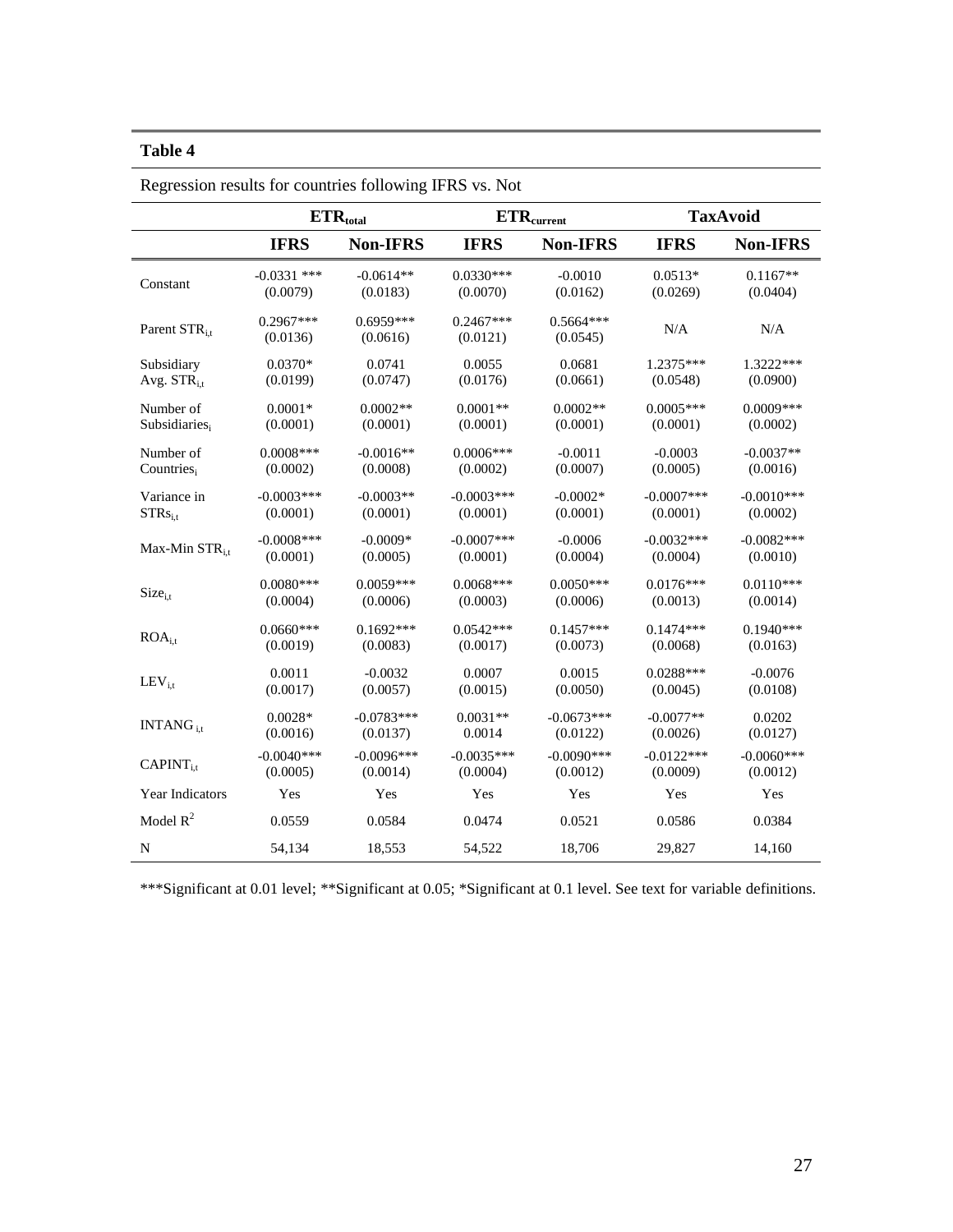|                          | $\mathbf{ETR}_{total}$ |                         |                         | $\mathbf{ETR}_{\text{current}}$ | <b>TaxAvoid</b> |                 |
|--------------------------|------------------------|-------------------------|-------------------------|---------------------------------|-----------------|-----------------|
|                          | <b>IFRS</b>            | <b>Non-IFRS</b>         | <b>IFRS</b>             | <b>Non-IFRS</b>                 | <b>IFRS</b>     | <b>Non-IFRS</b> |
| Constant                 | $-0.0334**$            | $-0.0602**$             | $0.0326***$             | 0.0001                          | 0.0442          | $0.1240**$      |
|                          | (0.0079)               | (0.0183)                | (0.0070)                | (0.0162)                        | (0.0269)        | (0.0404)        |
| Parent STR <sub>it</sub> | 0.2989***<br>(0.0136)  | $0.7009***$<br>(0.0616) | $0.2486***$<br>(0.0120) | $0.5708***$<br>(0.0544)         | N/A             | N/A             |
| Subsidiary               | $0.0347*$              | 0.0627                  | 0.0035                  | 0.0578                          | 1.2287***       | 1.2812***       |
| Avg. $STR_{i}$           | (0.0198)               | (0.0746)                | (0.0176)                | (0.0660)                        | (0.0548)        | (0.0898)        |
| Number of                | $0.0009***$            | $-0.0005$               | $0.0007$ ***            | $-0.0002$                       | $0.0018***$     | 0.0014          |
| Countries <sub>i</sub>   | (0.0002)               | (0.0006)                | (0.0001)                | (0.0006)                        | (0.0001)        | (0.0013)        |
| Variance in              | $-0.0003***$           | $-0.0003**$             | $-0.0003***$            | $-0.0002**$                     | $-0.0008$ ***   | $-0.0012***$    |
| $STRs$ <sub>i.t</sub>    | (0.0001)               | (0.0001)                | (0.0001)                | (0.0001)                        | (0.0001)        | (0.0002)        |
| Max-Min $STR_{i,t}$      | $-0.0009$ ***          | $-0.0010**$             | $-0.0007$ ***           | $-0.0006$                       | $-0.0036***$    | $-0.0086***$    |
|                          | (0.0001)               | (0.0005)                | (0.0001)                | (0.0004)                        | (0.0004)        | (0.0010)        |
| $Size_{i,t}$             | $0.0080***$            | $0.0060***$             | $0.0068***$             | $0.0051***$                     | $0.0183***$     | $0.0116***$     |
|                          | (0.0004)               | (0.0006)                | (0.0003)                | (0.0006)                        | (0.0013)        | (0.0014)        |
| ROA <sub>i,t</sub>       | $0.0661***$            | $0.1692***$             | $0.0543***$             | $0.1457***$                     | $0.1467***$     | $0.1913***$     |
|                          | (0.0019)               | (0.0083)                | (0.0017)                | (0.0073)                        | (0.0068)        | (0.0163)        |
| $LEV_{i,t}$              | 0.0013                 | $-0.0021$               | 0.0009                  | 0.0025                          | $0.0303***$     | $-0.0035$       |
|                          | (0.0017)               | (0.0056)                | (0.0015)                | (0.0050)                        | (0.0045)        | (0.0108)        |
| INTANG $_{i.t}$          | $0.0028*$              | $-0.0789***$            | $0.0031**$              | $-0.0679***$                    | $-0.0075**$     | 0.0198          |
|                          | (0.0016)               | (0.0137)                | 0.0014                  | (0.0121)                        | (0.0026)        | (0.0127)        |
| $CAPINT_{i.t}$           | $-0.0040***$           | $-0.0098***$            | $-0.0035***$            | $-0.0091***$                    | $-0.0123***$    | $-0.0061***$    |
|                          | (0.0005)               | (0.0014)                | (0.0004)                | (0.0012)                        | (0.0009)        | (0.0012)        |
| Year Indicators          | Yes                    | Yes                     | Yes                     | Yes                             | Yes             | Yes             |
| Model $R^2$              | 0.0559                 | 0.0582                  | 0.0474                  | 0.0519                          | 0.0568          | 0.0364          |
| ${\bf N}$                | 54,192                 | 18,553                  | 54,580                  | 18,706                          | 29,827          | 14,160          |

Regression results **without the subsidiaries variable** for countries following IFRS vs. Not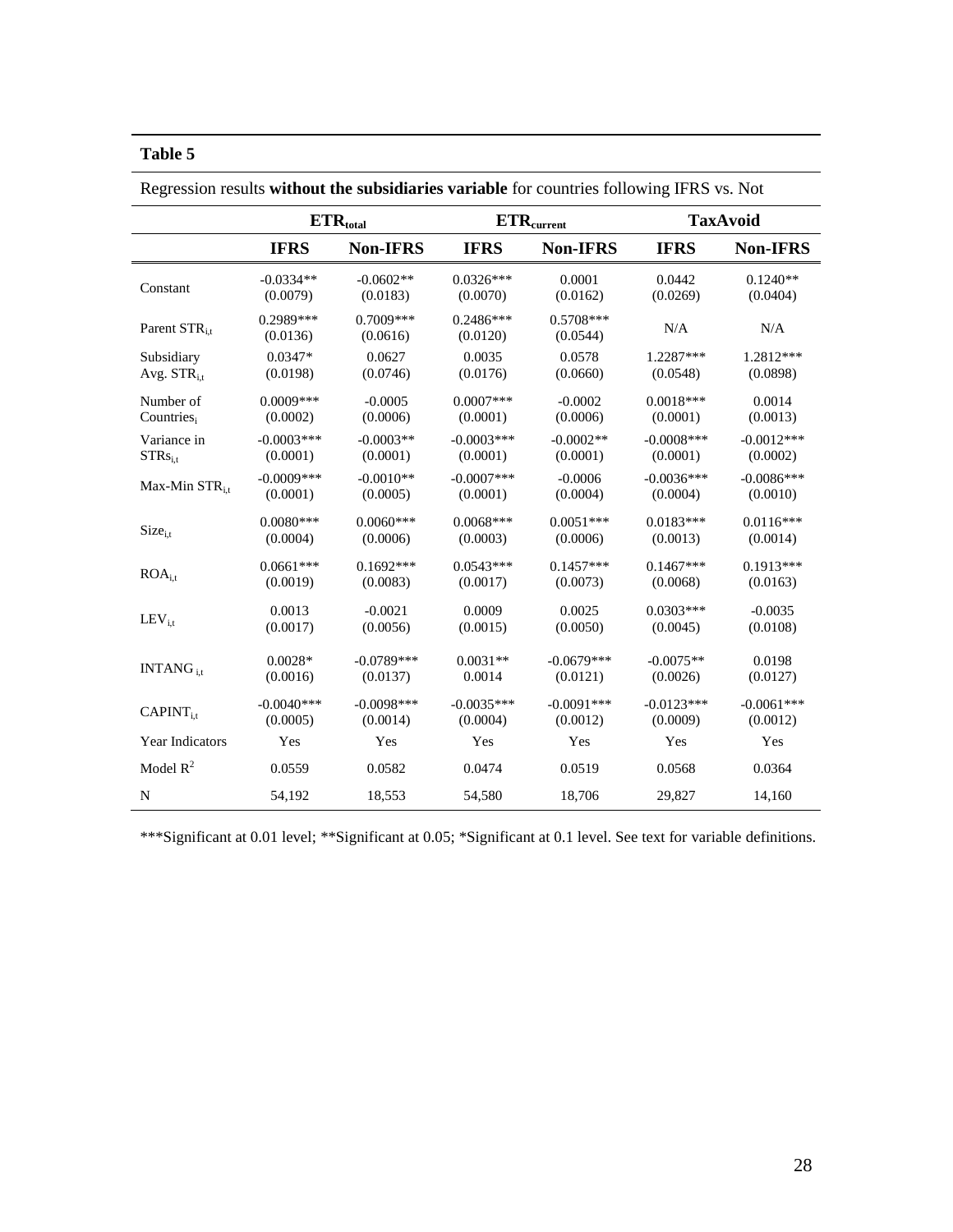|                                                    | <b>Firms</b> with<br>no overseas subsidiaries<br>(1) | <b>Firms with overseas</b><br>subsidiaries<br>(2) |
|----------------------------------------------------|------------------------------------------------------|---------------------------------------------------|
| Constant                                           | $-0.1854***$<br>(0.0090)                             | $-0.1401***$<br>(0.0089)                          |
| Parent STR <sub>i.t</sub>                          | $0.4561***$<br>(0.0344)                              | $0.4104***$<br>(0.0145)                           |
| Subsidiary Avg. STR <sub>i.t</sub>                 | N.A.                                                 | $0.2161***$<br>(0.0262)                           |
| Number of Subsidiaries,                            | $0.0002**$<br>(0.0001)                               | $0.0001$ ***<br>(0.0001)                          |
| Number of Countries <sub>i</sub>                   | N.A.                                                 | $0.0006***$<br>(0.0002)                           |
| Variance in $STRs$ <sub>i.t</sub>                  | N.A.                                                 | $-0.0003***$<br>(0.0001)                          |
| Max-Min $STR_{i,t}$                                | N.A.                                                 | $-0.0005***$<br>(0.0001)                          |
| $Size_{i,t}$                                       | $0.0115***$<br>(0.0005)                              | $0.0113***$                                       |
|                                                    | $0.0816***$                                          | (0.0004)<br>$0.0671***$                           |
| $ROA_{i.t}$                                        | (0.0030)                                             | (0.0024)                                          |
| $LEV_{i,t}$                                        | $-0.0161***$<br>(0.0028)                             | $-0.0031$<br>(0.0020)                             |
|                                                    | $-0.0071**$                                          | $-0.0024$                                         |
| INTANG <sub>it</sub>                               | (0.0029)                                             | (0.0020)                                          |
| $CAPINT_{i.t}$                                     | $-0.0011$                                            | $-0.0042***$                                      |
|                                                    | (0.0007)                                             | (0.0005)                                          |
| Year Indicators                                    | Yes                                                  | Yes                                               |
| Model $R^2$                                        | 0.1125                                               | 0.0900                                            |
| $\boldsymbol{N}$                                   | 29,279                                               | 42,958                                            |
| Coefficient equality tests:                        |                                                      |                                                   |
| Parent STR vs. SSTR                                | $F(1, 29716) = 4.98$<br>$Prob > F = 0.0256$          | $F(1, 42943) = 27.38$<br>$Prob > F = 0.0000$      |
| Parent STR vs. Subs                                | $F(1, 29716) = 175.95$<br>$Prob > F = 0.0000$        | $F(1, 42943) = 800.39$<br>$Prob > F = 0.0000$     |
| Parent STR vs. Countries                           | N/A                                                  | $F(1, 42943) = 798.59$<br>$Prob > F = 0.0000$     |
| Parent STR vs. STRVAR                              | $F(1, 29716) = 176.59$<br>$Prob > F = 0.0000$        | $F(1, 42943) = 801.62$<br>$Prob > F = 0.0000$     |
| Parent STR vs. STRmin-max                          | N/A                                                  | $F(1, 42943) = 804.76$<br>$Prob > F = 0.0000$     |
| PTR-(SSTR+Subs+Countries<br>$+STRVAR+STRmin-max=0$ | N/A                                                  | $F(1, 42943) = 27.44$<br>$Prob > F = 0.0000$      |

Regression results for total effective tax rates: some versus no overseas subsidiaries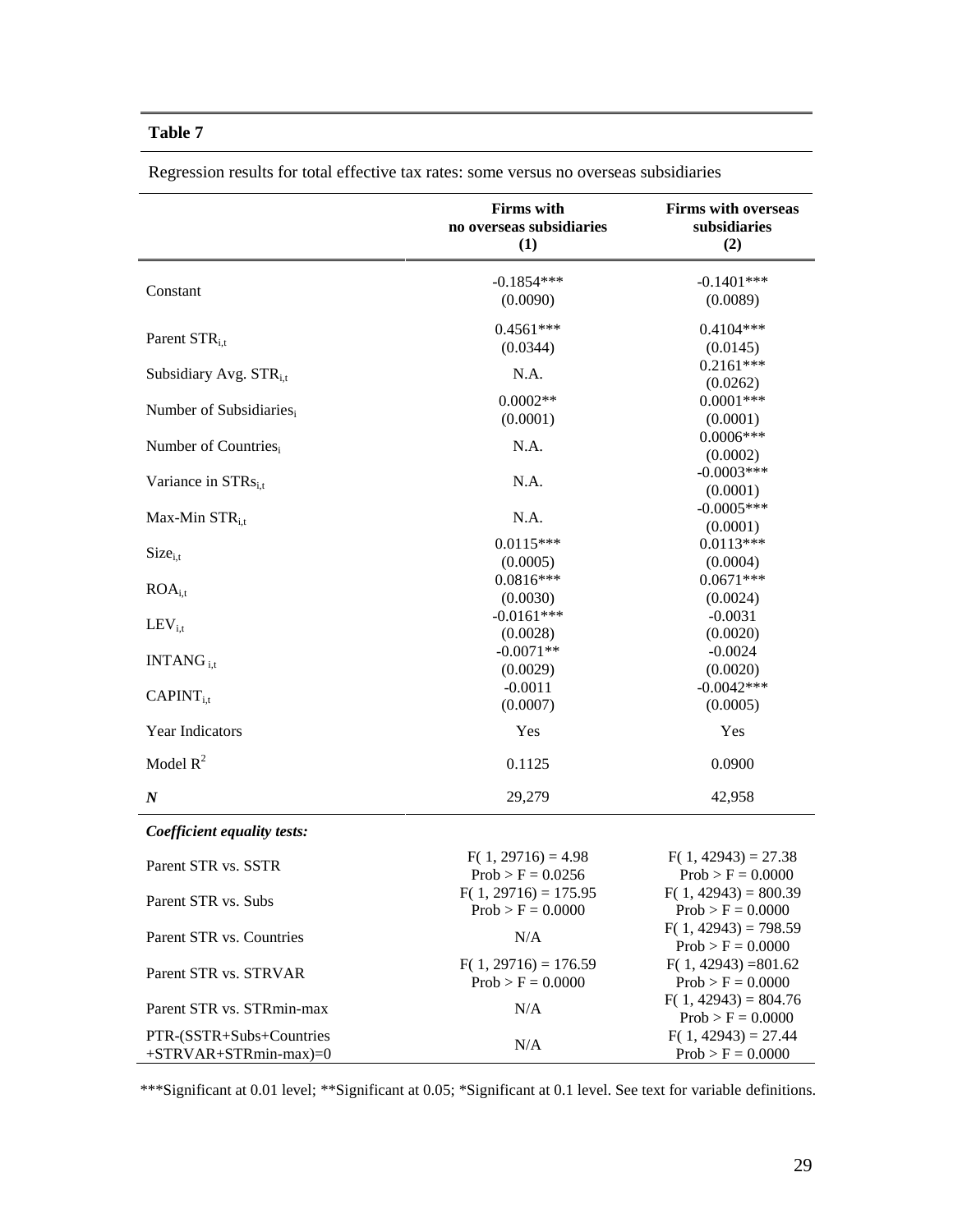| <b>Descriptive statistics, some versus no overseas sucontaines</b> |             |                                          |                                     |               |  |
|--------------------------------------------------------------------|-------------|------------------------------------------|-------------------------------------|---------------|--|
|                                                                    |             | firms having<br>no overseas subsidiaries | firms with<br>overseas subsidiaries |               |  |
|                                                                    | <b>Mean</b> | <b>Median</b>                            | <b>Mean</b>                         | <b>Median</b> |  |
| $ETR_{total}$                                                      | 0.2118      | 0.2396                                   | 0.2022                              | 0.2393        |  |
| $ETR_{\rm current}$                                                | 0.2308      | 0.2535                                   | 0.2230                              | 0.2533        |  |
| Parent STR                                                         | 0.3362      | 0.3500                                   | 0.3116                              | 0.3300        |  |
| Sub. Avg. STR                                                      | 0.3326      | 0.3500                                   | 0.2985                              | 0.2975        |  |
| Subs                                                               | 5.9988      | 3                                        | 28.9840                             | 12            |  |
| Countries                                                          | 1           | 1                                        | 6.5976                              | 3             |  |
| Variance in STRs                                                   | 0.0193      | $\overline{0}$                           | 33.3365                             | 20.86         |  |
| Max-Min STR                                                        | N/A         | N/A                                      | $-14.8321$                          | $-12$         |  |
| <b>SIZE</b>                                                        | 13.9838     | 14.2131                                  | 13.8630                             | 13.7334       |  |
| <b>ROA</b>                                                         | 0.0020      | 0.0407                                   | 0.0810                              | 0.0608        |  |
| <b>LEV</b>                                                         | 0.2847      | 0.1264                                   | 0.3502                              | 0.1739        |  |
| <b>INTANG</b>                                                      | 0.1509      | 0.0155                                   | 0.2268                              | 0.0440        |  |
| <b>CAPINT</b>                                                      | 1.3573      | 1.0038                                   | 1.4963                              | 0.9857        |  |

Descriptive statistics, some versus no overseas subsidiaries

See text for variable definitions.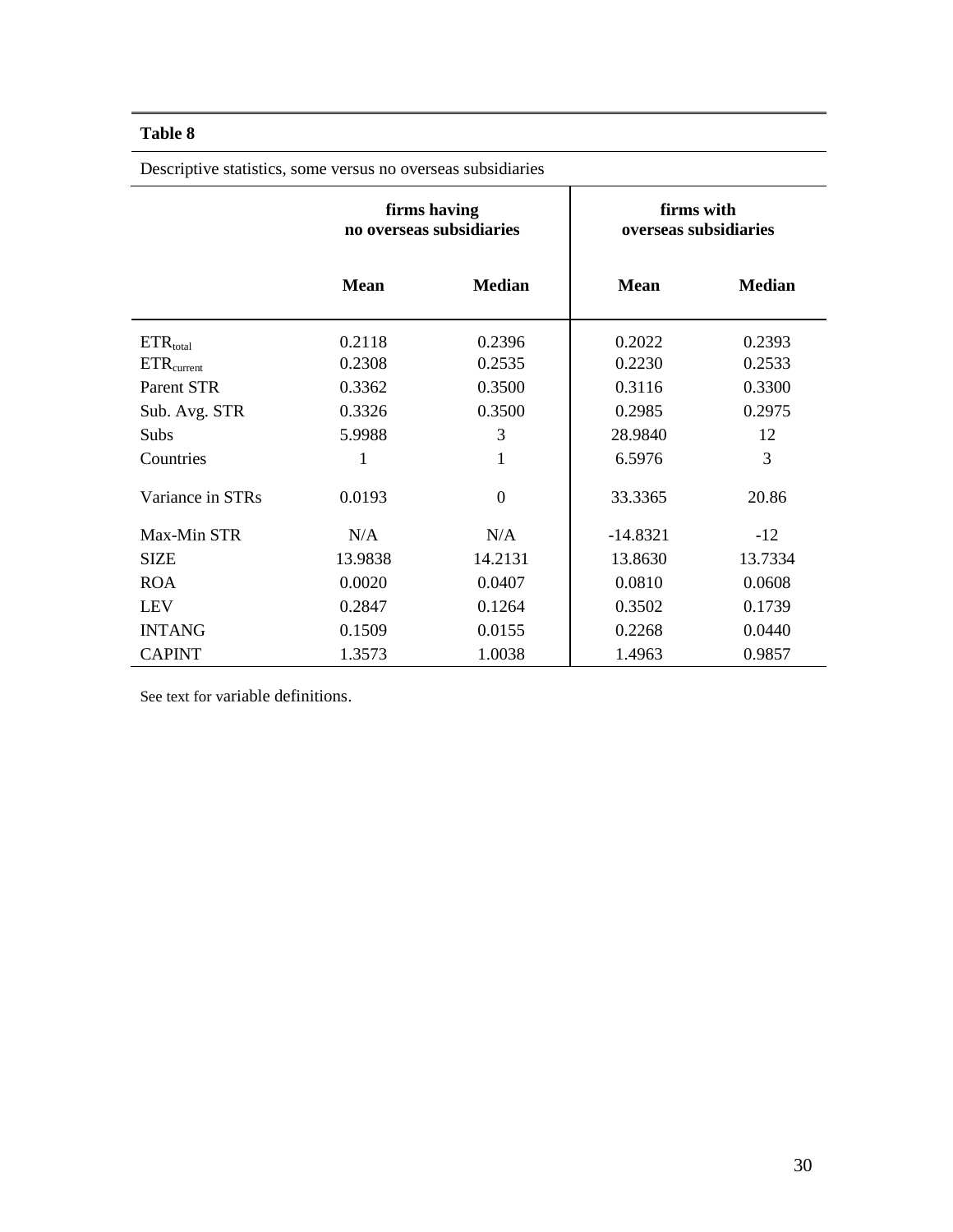|                                                    | <b>Intangible-asset</b><br>intensive firms<br>(1) | Less intangible-asset<br>intensive firms<br>(2) |
|----------------------------------------------------|---------------------------------------------------|-------------------------------------------------|
| Constant                                           | $-0.1320***$<br>(0.0097)                          | $-0.1684***$<br>(0.0081)                        |
| Parent STR <sub>it</sub>                           | 0.3692***<br>(0.0181)                             | $0.4731***$<br>(0.0200)                         |
| Subsidiary Avg. STR <sub>it</sub>                  | $0.1355***$<br>(0.0281)                           | $0.3651***$<br>(0.0246)                         |
| Number of Subsidiaries,                            | $0.0008**$<br>(0.0002)                            | 0.0005<br>(0.0005)                              |
| Number of Countries,                               | 0.0002<br>(0.0002)                                | $0.0010**$<br>(0.0005)                          |
| Variance in STRs <sub>i.t</sub>                    | $-0.0003***$<br>(0.0004)                          | $-0.0001$<br>(0.0001)                           |
| Max-Min $STR_{i,t}$                                | $-0.0009***$<br>(0.0001)                          | 0.0003<br>(0.0002)                              |
| $Size_{i.t}$                                       | $0.0127***$<br>(0.0004)                           | $0.0091***$<br>(0.0004)                         |
| ROA <sub>i.t</sub>                                 | $0.0637***$<br>(0.0021)                           | $0.1076***$<br>(0.0042)                         |
| $LEV_{i,t}$                                        | $-0.0033*$<br>(0.0018)                            | $0.0243***$<br>(0.0039)                         |
| $INTANG_{i.t}$                                     | $-0.0017$<br>(0.0017)<br>$-0.0032$                | $-0.0471$<br>(0.0609)<br>0.0018                 |
| $CAPINT_{i,t}$                                     | (0.0005)                                          | (0.0011)                                        |
| Year Indicators                                    | Yes                                               | Yes                                             |
| Model $R^2$                                        | 0.0847                                            | 0.1195                                          |
| ${\bf N}$                                          | 37,184                                            | 35,503                                          |
| Coefficient equality tests:                        |                                                   |                                                 |
| Parent STR vs. SSTR                                | $F(1, 37169) = 30.58$<br>$Prob > F = 0.0000$      | $F(1, 35488) = 6.64$<br>$Prob > F = 0.0100$     |
| Parent STR vs. Subs                                | $F(1, 37169) = 414.94$<br>$Prob > F = 0.0000$     | $F(1, 35488) = 556.67$<br>$Prob > F = 0.0000$   |
| Parent STR vs. Countries                           | $F(1, 37169) = 414.87$<br>$Prob > F = 0.0000$     | $F(1, 35488) = 553.08$<br>$Prob > F = 0.0000$   |
| Parent STR vs. STRVAR                              | $F(1, 37169) = 415.93$<br>$Prob > F = 0.0000$     | $F(1, 35488) = 557.02$<br>$Prob > F = 0.0000$   |
| Parent STR vs. STRmin-max                          | $F(1, 37169) = 418.34$<br>$Prob > F = 0.0000$     | $F(1, 35488) = 556.41$<br>$Prob > F = 0.0000$   |
| PTR-(SSTR+Subs+Countries<br>$+STRVAR+STRmin-max=0$ | $F(1, 37169) = 30.89$<br>$Prob > F = 0.0000$      | $F(1, 35488) = 6.48$<br>$Prob > F = 0.0109$     |

Regression results for total effective tax rates, intangible-intensive firms with overseas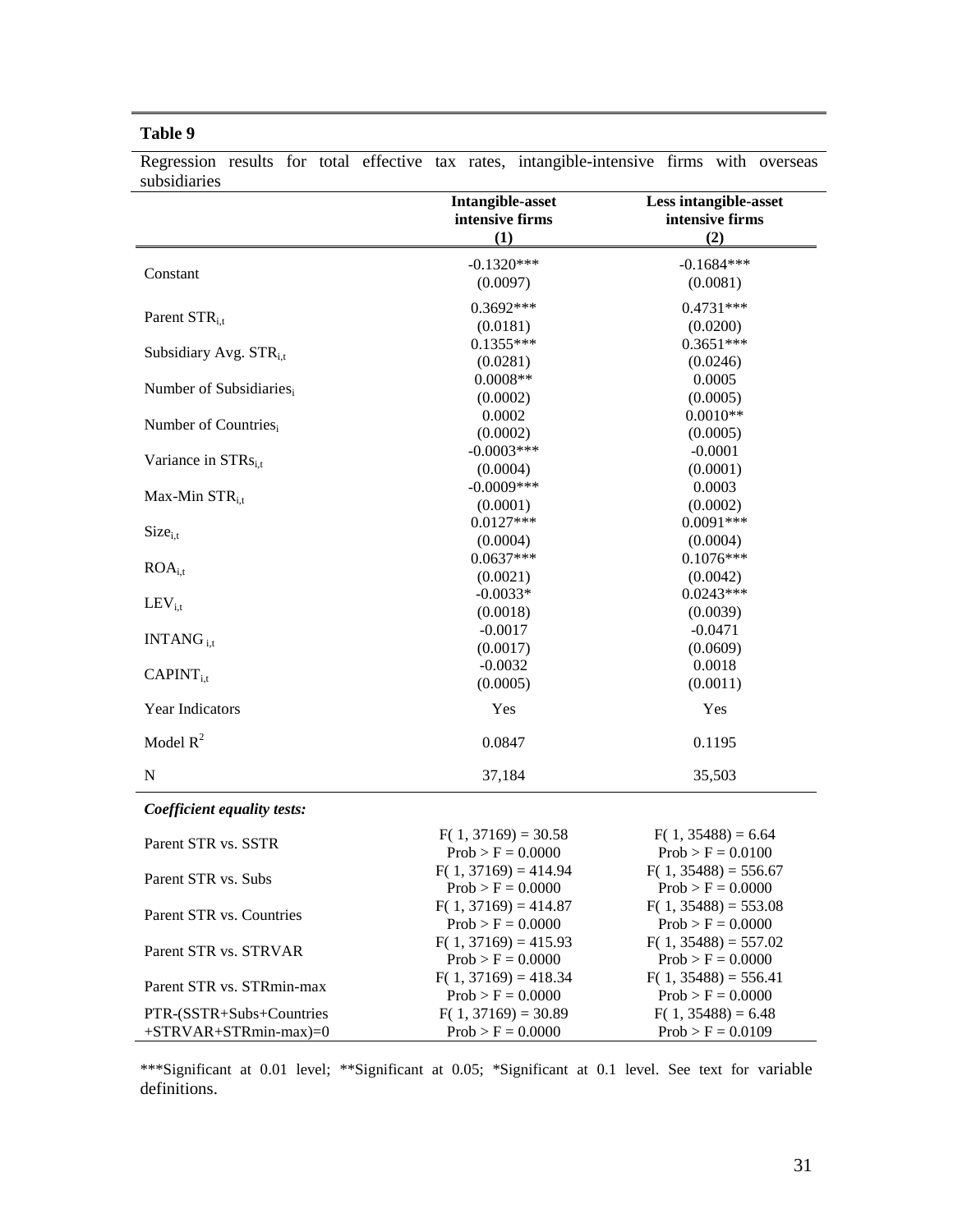| Country                     | <b>IFRS</b><br>adoption | Country                   | <b>IFRS</b><br>adoption |
|-----------------------------|-------------------------|---------------------------|-------------------------|
| <b>UNITED ARAB EMIRATES</b> |                         | <b>FRANCE</b>             |                         |
| NETHERLANDS ANTILLES        |                         | <b>UNITED KINGDOM</b>     |                         |
| <b>ARGENTINA</b>            | N                       | <b>GHANA</b>              |                         |
| <b>AUSTRALIA</b>            |                         | <b>GIBRALTAR</b>          |                         |
| <b>BARBADOS</b>             |                         | <b>GREECE</b>             |                         |
| <b>BANGLADESH</b>           | N                       | <b>HONG KONG</b>          |                         |
| <b>BELGIUM</b>              |                         | <b>CROATIA</b>            |                         |
| <b>BULGARIA</b>             |                         | <b>HUNGARY</b>            |                         |
| <b>BAHRAIN</b>              |                         | <b>INDONESIA</b>          | N                       |
| <b>BERMUDA</b>              |                         | <b>IRELAND</b>            |                         |
| <b>BOLIVIA</b>              |                         | <b>ISRAEL</b>             |                         |
| <b>BRAZIL</b>               |                         | <b>INDIA</b>              |                         |
| <b>BAHAMAS</b>              |                         | <b>ICELAND</b>            |                         |
| <b>BOTSWANA</b>             |                         | <b>ITALY</b>              |                         |
| <b>CANADA</b>               |                         | <b>JAMAICA</b>            |                         |
| SWITZERLAND                 |                         | <b>JORDAN</b>             |                         |
| <b>COTE D' IVOIRE</b>       | N                       | <b>JAPAN</b>              | N                       |
| <b>CHILE</b>                |                         | <b>KENYA</b>              |                         |
| <b>COLOMBIA</b>             | N                       | KOREA REPUBLIC OF         |                         |
| <b>COSTA RICA</b>           |                         | <b>KUWAIT</b>             |                         |
| <b>CYPRUS</b>               |                         | <b>CAYMAN ISLANDS</b>     |                         |
| <b>CZECH REPUBLIC</b>       |                         | <b>KAZAKHSTAN</b>         |                         |
| <b>GERMANY</b>              |                         | <b>LIECHTENSTEIN</b>      |                         |
| <b>DENMARK</b>              |                         | <b>SRI LANKA</b>          |                         |
| <b>ECUADOR</b>              |                         | <b>LIBERIA</b>            | N                       |
| <b>ESTONIA</b>              |                         | LITHUANIA                 |                         |
| <b>EGYPT</b>                | N                       | LUXEMBOURG                |                         |
| <b>SPAIN</b>                |                         | <b>LATVIA</b>             |                         |
| <b>FINLAND</b>              |                         | <b>MOROCCO</b>            |                         |
| <b>FIJI</b>                 |                         | <b>MONACO</b>             |                         |
| <b>MARSHALL ISLANDS</b>     |                         | PALESTINIAN TERRITORY     |                         |
| MACEDONIA (FYROM)           |                         | <b>PORTUGAL</b>           |                         |
| <b>MALTA</b>                |                         | QATAR                     |                         |
| <b>MAURITIUS</b>            | N                       | <b>ROMANIA</b>            |                         |
| <b>MALAWI</b>               | N                       | <b>SERBIA</b>             |                         |
| <b>MEXICO</b>               |                         | <b>RUSSIAN FEDERATION</b> | N                       |
| <b>MALAYSIA</b>             |                         | <b>SAUDI ARABIA</b>       |                         |
| <b>NIGERIA</b>              |                         | <b>SERBIA</b>             |                         |
| <b>NORWAY</b>               |                         | <b>SWEDEN</b>             |                         |
| <b>NEW ZEALAND</b>          |                         | <b>SINGAPORE</b>          | N                       |
| <b>OMAN</b>                 |                         | <b>SLOVENIA</b>           |                         |
| <b>PANAMA</b>               |                         | <b>SLOVAKIA</b>           |                         |
| PERU                        |                         | <b>THAILAND</b>           | N                       |
| PAPUA NEW GUINEA            |                         | <b>TUNISIA</b>            | N                       |
| <b>PHILIPPINES</b>          |                         | <b>TURKEY</b>             |                         |
| <b>PAKISTAN</b>             |                         | TRINIDAD AND TOBAGO       |                         |
| <b>POLAND</b>               |                         | <b>TAIWAN</b>             |                         |
| <b>PHILIPPINES</b>          | N                       | <b>UKRAINE</b>            | N                       |
| PAKISTAN                    | N                       | UNITED STATES OF AMERICA  | N                       |
| <b>POLAND</b>               |                         | <b>VENEZUELA</b>          | N                       |
| PALESTINIAN TERRITORY       |                         | <b>VIRGIN ISLANDS</b>     |                         |
| <b>PORTUGAL</b>             |                         | <b>VIETNAM</b>            | N                       |
| QATAR                       |                         | <b>SOUTH AFRICA</b>       |                         |
| <b>ROMANIA</b>              |                         | ZAMBIA                    | N                       |

**Table A1**: IFRS Adoption